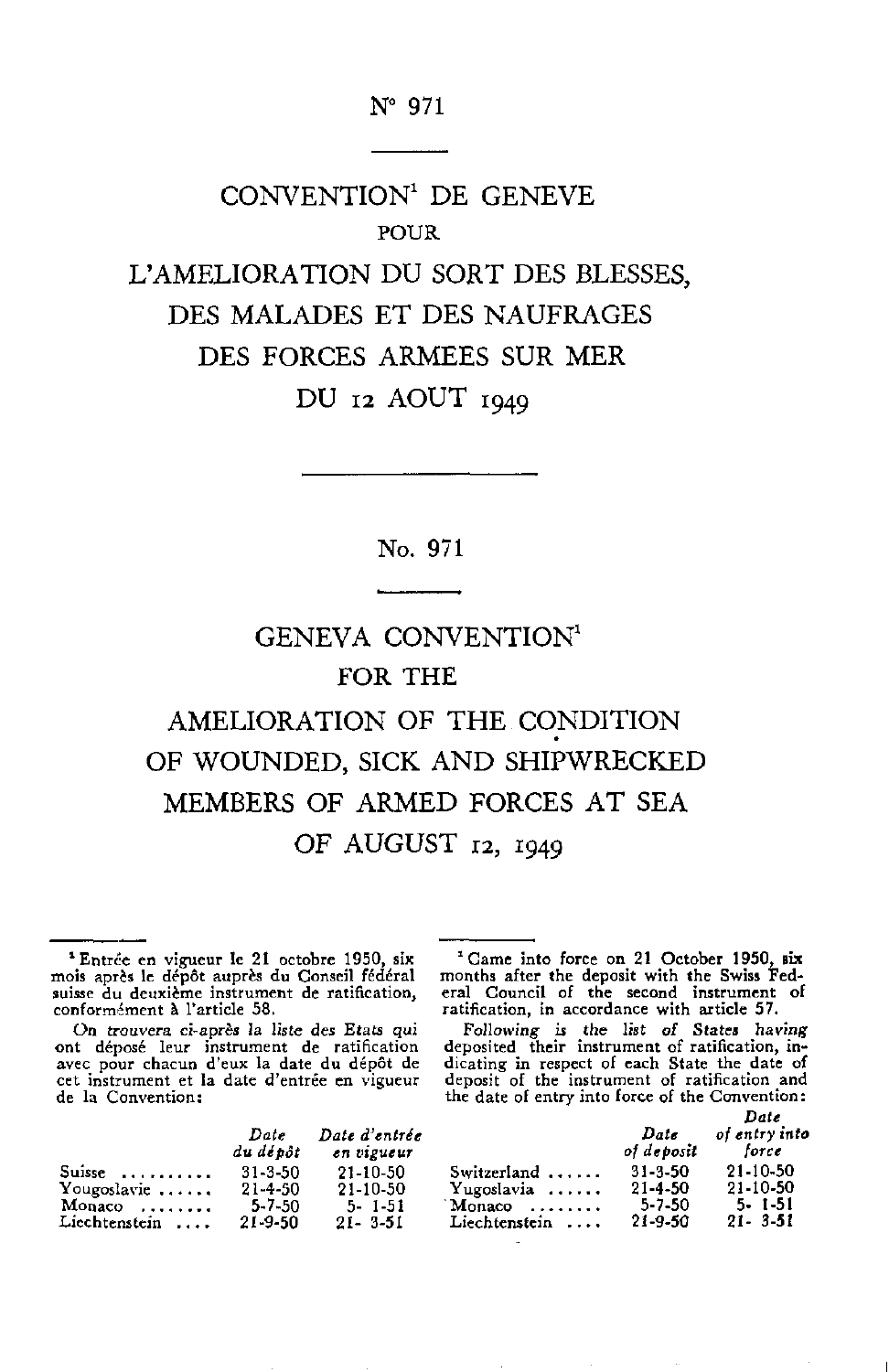### 86\_\_\_\_\_\_\_\_\_\_\_*United Nations* **—** *Tremty Stries*\_\_\_\_\_\_\_\_\_1950

The undersigned Plenipotentiaries of the Governments represented at the Diplomatic Conference held **at** Geneva **from** April **21** to August **12,** 1049, for the purpose of revising the Xth Hague Convention of October 18, 1907? for the Adaptation to Maritime Warfare of the Principles of the Geneva Convention of 1906, have agreed as follows:

#### CHAPTER I

#### **GENERAL PROVISIONS**

#### **ARTICLE I**

The High Contracting Parties undertake to respect and to ensure respect for the present Convention in all circumstances.

#### **ARTICLE 2**

In addition to the provisions which shall be implemented in peacetime, the present Convention shall apply to all cases of declared war or of any other armed conflict which may arise between two or more of the High Contracting Parties, even if the state of war is not recognized by one of them.

The Convention shall also apply to all cases of partial or total occupation of the territory of a High Contracting Party, even if the said occupation meets with no armed resistance.

Although one of the Powers in conflict may not be a party to the present Convention, the Powers who are parties thereto shall remain bound by it in their mutual relations. They shall furthermore be bound by the Convention in relation to the said Power, if the latter accepts and applies the provisions thereof.

#### ARTICLE 3

In the case of armed conflict not of an international character occurring in the territory of one of the High Contracting Parties, each Party to the conflict shall be bound to apply, as a minimum, the following provisions:

(i) Persons taking no active part in the hostilities, including members of armed forces who have laid down their arms and those placed *hors de combat* by sickness, wounds, detention, or any other cause, shall in all circumstances be treated humanely, without any adverse distinction founded on race, colour, religion or faith, sex, birth or wealth, or any other similar criteria.

 $*$  Sec note 2, p. 6.  $*$  Sec note 3, p. 6.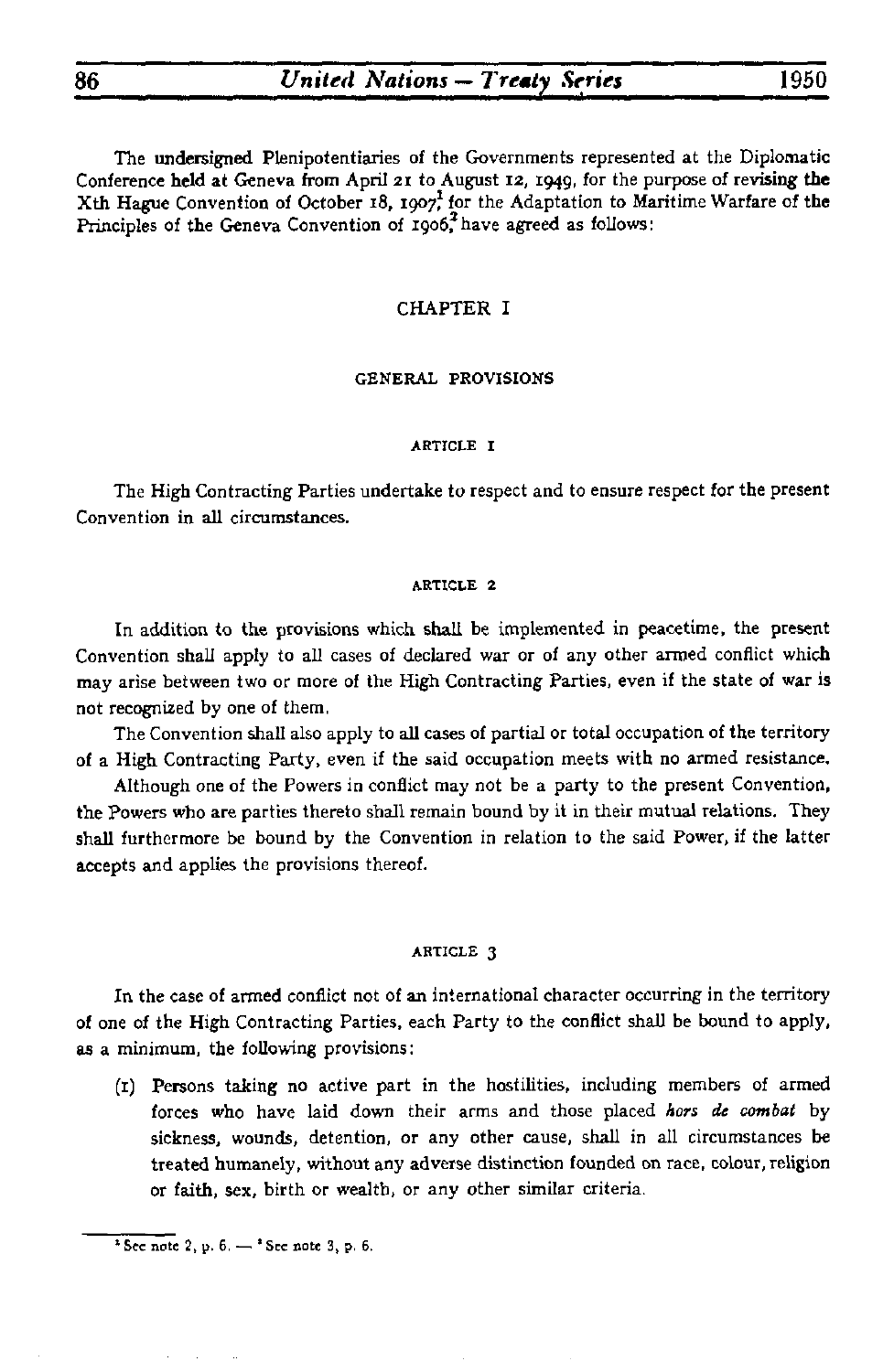To this end, the following acts are and shall remain prohibited at any time and in any place whatsoever with respect to the above-mentioned persons :

- *(a)* violence to life and **person, in particular murder of all kinds, mutilation,**  cruel treatment and **torture;**
- *(b)* taking of hostages;
- *(c)* outrages upon personal dignity, in particular, humiliating and degrading treatment ;
- *(à)* the passing of sentences and the carrying out of executions without previous judgment pronounced by a regularly constituted court, affording all the judicial guarantees which are recognized as indispensable by civilized peoples.
- (2) The wounded, sick and shipwrecked shall be collected and cared for.

An impartial humanitarian body, such as the International Committee of the Red Cross, may offer its services to the Parties to the conflict.

The Parties to the conflict should further endeavour to bring into force, by means of special agreements, all or part of the other provisions of the present Convention.

The application of the preceding provisions shall not affect the legal status of the Parties to the conflict.

#### **ARTICLE 4**

**In** case of hostilities between land and naval forces of Parties to the conflict, the pro visions of the present Convention shall apply only to forces on board ship.

Forces put ashore shall immediately become subject to the provisions of the Geneva Convention for the Amelioration of the Condition of the Wounded and Sick in Armed Forces in the Field of August 12, 1949.<sup>1</sup>

#### ARTICLE 5

Neutral Powers shall apply by analogy the provisions of the present Convention to the wounded, sick and shipwrecked, and to members of the medical personnel and to chaplains of the armed forces of the Parties to the conflict received or interned in their territory, as well as to dead persons found,

#### **ARTICLE 6**

In addition to the agreements expressly provided for in Articles 10, 18, 31, 38, 39, 40, 43 and 53, the High Contracting Parties may conclude other special agreements for all matters concerning which they may deem it suitable to make separate provision. No special agreement shall adversely affect the situation of wounded, sick and shipwrecked per sons, of members of the medical personnel or of chaplains, as defined by the present Convention, nor restrict the rights which it confers upon them.

Wounded, sick and shipwrecked persons, as well as medical personnel and chaplains, shall continue to have the benefit of such agreements as long as the Convention is applicable to them, except where express provisions to the contrary are contained in the aforesaid or in

ľ

 $\overline{^{1}$  Sre p. 31.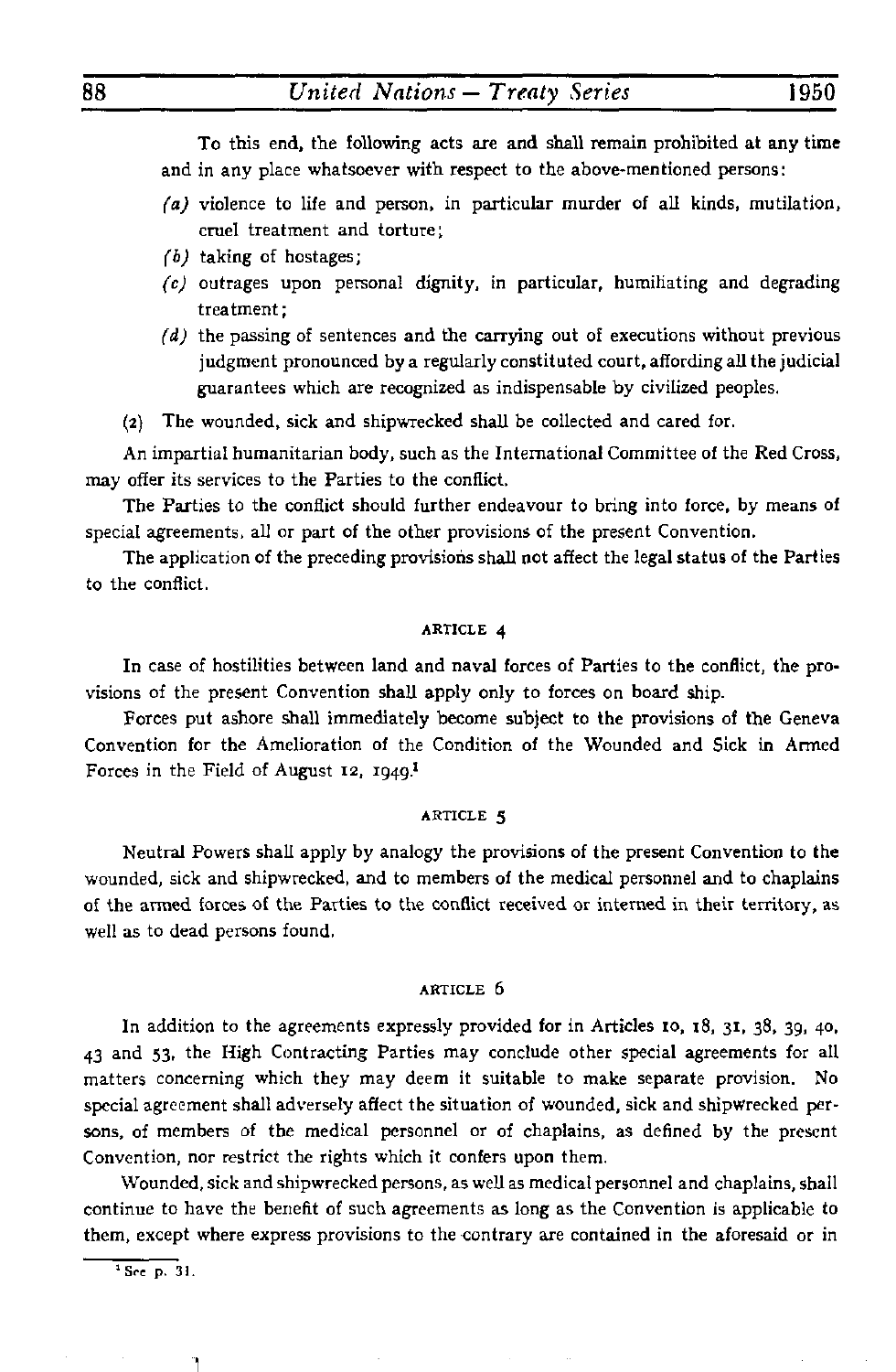subsequent agreements, or where more favourable measures have been taken with regard to them by one or other of the Parties to the conflict.

#### ARTICLE 7

Wounded, sick and shipwrecked persons, as well as members of the medical personnel and chaplains, may in no circumstances renounce in part or in entirety the rights secured to them by the present Convention, and by the special agreements referred to in the foregoing Article, if such there be.

#### ARTICLE 8

The present Convention shall be applied with the cooperation and under the scrutiny of the Protecting Powers whose duty it is to safeguard the interests of the Parties to the conflict. For this purpose, the Protecting Powers may appoint, apart from their diplomatic or consular staff, delegates from amongst their own nationals or the nationals of other neutral Powers. The said delegates shall be subject to the approval of the Power with which they are to carry out their duties.

The Parties to the conflict shall facilitate to the greatest extent possible the task of the representatives or delegates of the Protecting Powers.

The representatives or delegates of the Protecting Powers shall not in any case exceed their mission under the present Convention. They shall, in particular, take account of the imperative necessities of security of the State wherein they carry out their duties. Their activities shall only be restricted as an exceptional and temporary measure when this is rendered necessary by imperative military necessities.

#### ARTICLE 9

The provisions of the present Convention constitute no obstacle to the humanitarian activities which the International Committee of the Red Cross or any other impartial human itarian organization may, subject to the consent of the Parties to the conflict concerned, undertake for the protection of wounded, sick and shipwrecked persons, medical personnel and chaplains, and for their relief.

#### ARTICLE 10

The High Contracting Parties may at any time agree to entrust to an organization which offers all guarantees of impartiality and efficacy the duties incumbent on the Protecting Powers by virtue of the present Convention.

When wounded, sick and shipwrecked, or medical personnel and chaplains do not benefit or cease to benefit, no matter for what reason, by the activities of a Protecting Power or of an organization provided for in the first paragraph above, the Detaining Power shall request a neutral State, or such an organization, to undertake the functions performed under the present Convention by a Protecting Power designated by the Parties to a conflict.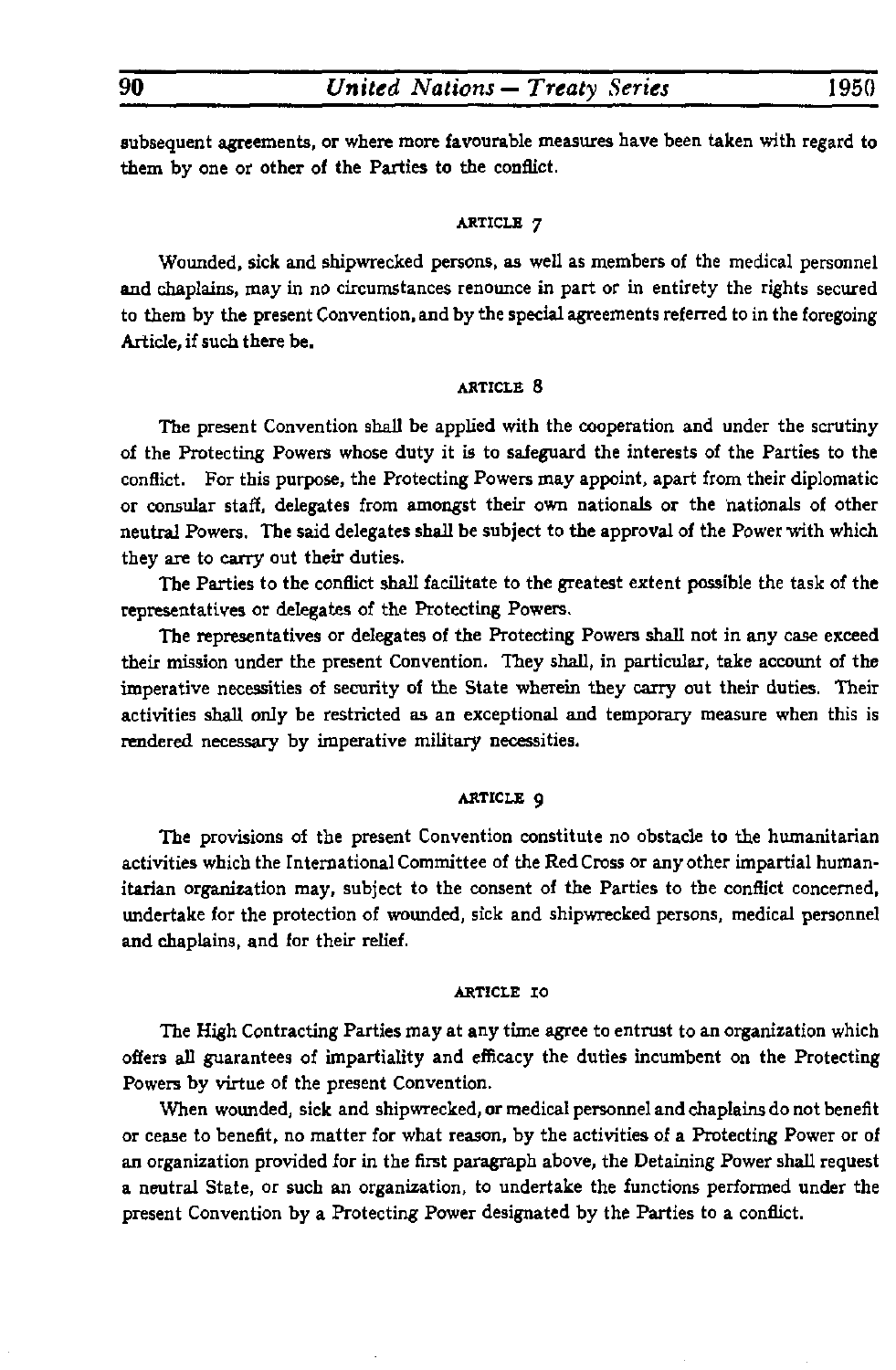If protection cannot be arranged accordingly, the Detaining Power shall request or shall accept, subject to the provisions of this Article, the offer of the services of a humanitarian organization, such as the International Committee of the Red Cross, to assume the humanitarian functions performed by Protecting Powers under the present Convention.

Any neutral Power, or any organization invited by the Power concerned or offering itself for these purposes, shall be required to act with a sense of responsibility towards the Party to the conflict on which persons protected by the present Convention depend, and shall be required to furnish sufficient assurances that it is in a position to undertake the appropriate functions and to discharge them impartially.

No derogation from the preceding provisions shall be made by special agreements between Powers one of which is restricted, even temporarily, in its freedom to negotiate with the other Power or its allies by reason of military events, more particularly where the whole, or a substantial part, of the territory of the said Power is occupied.

Whenever, in the present Convention, mention is made of a Protecting Power, such mention also applies to substitute organizations in the sense of the present Article.

#### ARTICLE II

In cases where they deem it advisable in the interest of protected persons, particularly in cases of disagreement between the Parties to the conflict as to the application or inter pretation of the provisions of the present Convention, the Protecting Powers shall lend their good offices with a view to settling the disagreement.

For this purpose, each of the Protecting Powers may, either at the invitation of one Party or on its own initiative, propose to the Parties to the conflict a meeting of their repre sentatives, in particular of the authorities responsible for the wounded, sick and shipwrecked, medical personnel and chaplains, possibly on neutral territory suitably chosen. The Parties to the conflict shall be bound to give effect to the proposals made to them for this purpose. The Protecting Powers may, if necessary, propose for approval by the Parties to the conflict, a person belonging to a neutral Power or delegated by the International Committee of the Red Cross, who shall be invited to take part in such a meeting.

#### CHAPTER II

#### WOUNDED, SICK AND SHIPWRECKED

#### ARTICLE 12

Members of the armed forces and other persons mentioned in the following Article, who are at sea and who are wounded, sick or shipwrecked, shall be respected and protected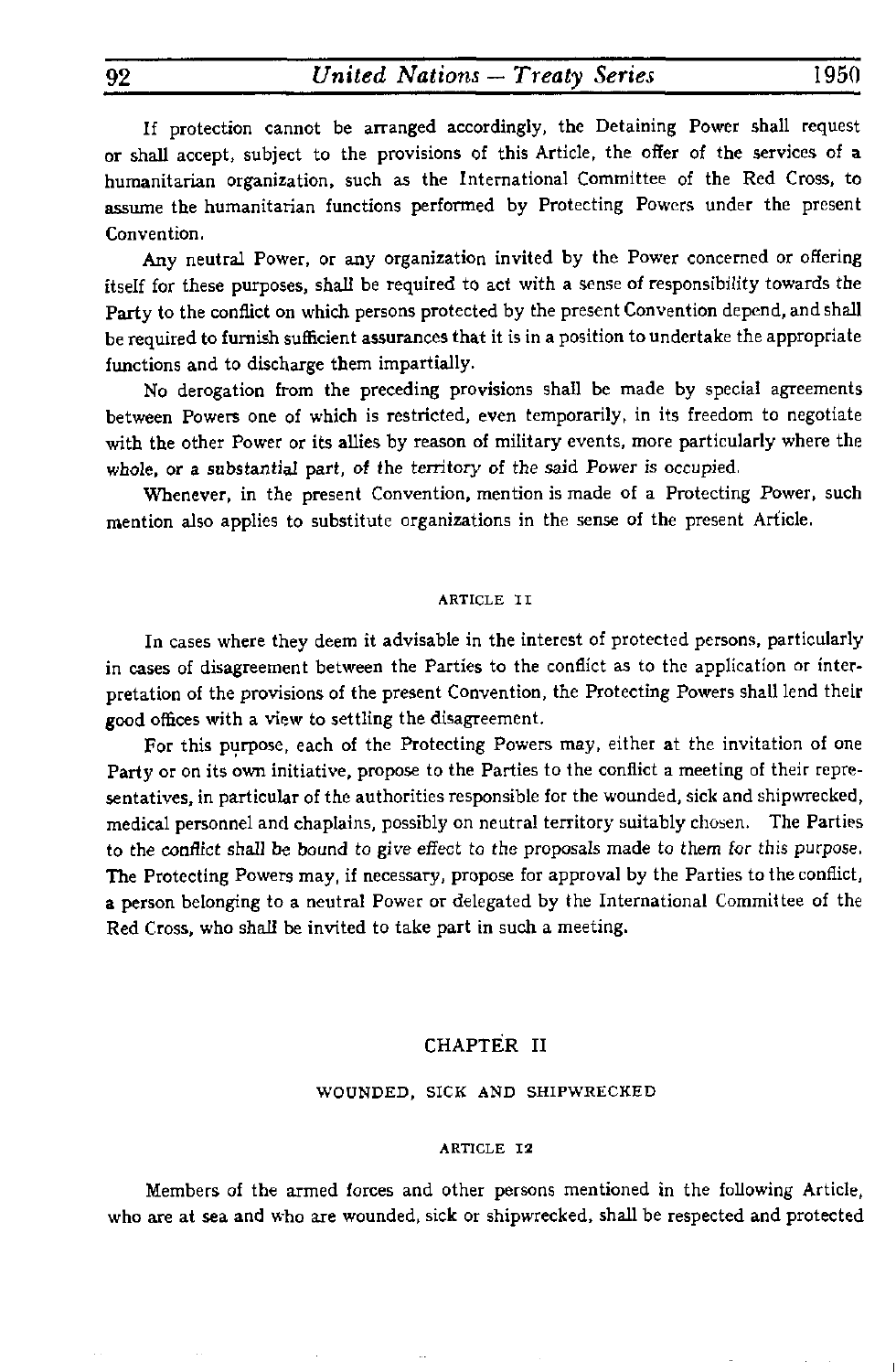in all circumstances, it being understood that the term "shipwreck" means shipwreck from any cause and includes forced landings at sea by or from aircraft.

Such persons shall be treated humanely and cared for by the Parties to the conflict in whose power they may be, without any adverse distinction founded on sex, race, nation ality, religion, political opinions, or any other similar criteria. Any attempts upon their lives, or violence to their persons, shall be strictly prohibited; in particular, they shall not be murdered or exterminated, subjected to torture or to biological experiments; they shall not wilfully be left without medical assistance and care, nor shall conditions exposing them to contagion or infection be created.

Only urgent medical reasons will authorize priority in the order of treatment to be administered.

Women shall be treated with all consideration due to their sex.

#### ARTICLE 13

The present Convention shall apply to the wounded, sick and shipwrecked at sea belong ing to the following categories:

- (1) Members of the armed forces of a Party to the conflict, as well as members of militias or volunteer corps forming part of such armed forces.
- (2) Members of other militias and members of other volunteer corps, including those of organized resistance movements, belonging to a Party to the conflict and operating in or outside their own territory, even if this territory is occupied, provided that such militias or volunteer corps, including such organized resistance movements, fulfil the following conditions:
	- *(a)* that of being commanded by a person responsible for his subordinates;
	- *(b)* that of having a fixed distinctive sign recognizable at a distance ;
	- *(c)* that of carrying arms openly;
	- *(d)* that ofconducting their operationsin accordance with the lawsand customsof war.
- (3) Members of regular armed forces who profess allegiance to a Government or an authority not recognized by the Detaining Power.
- (4) Persons who accompany the armed forces without actually being members thereof, such as civilian members of military aircraft crews, war correspondents, supply contractors, members of labour units or of services responsible for the welfare of the armed forces, provided that they have received authorization from the armed forces which they accompany.
- (5) Members of crews, including masters, pilots and apprentices, of the merchant marine and the crews of civil aircraft of the Parties to the conflict, who do not benefit by more favourable treatment under any other provisions of international law.
- {6} Inhabitants of a non-occupied territory who, on the approach of the enemy, spontaneously take up arms to resist the invading forces, without having had time to form themselves into regular armed units, provided they carry arms openly and respect the laws and customs of war.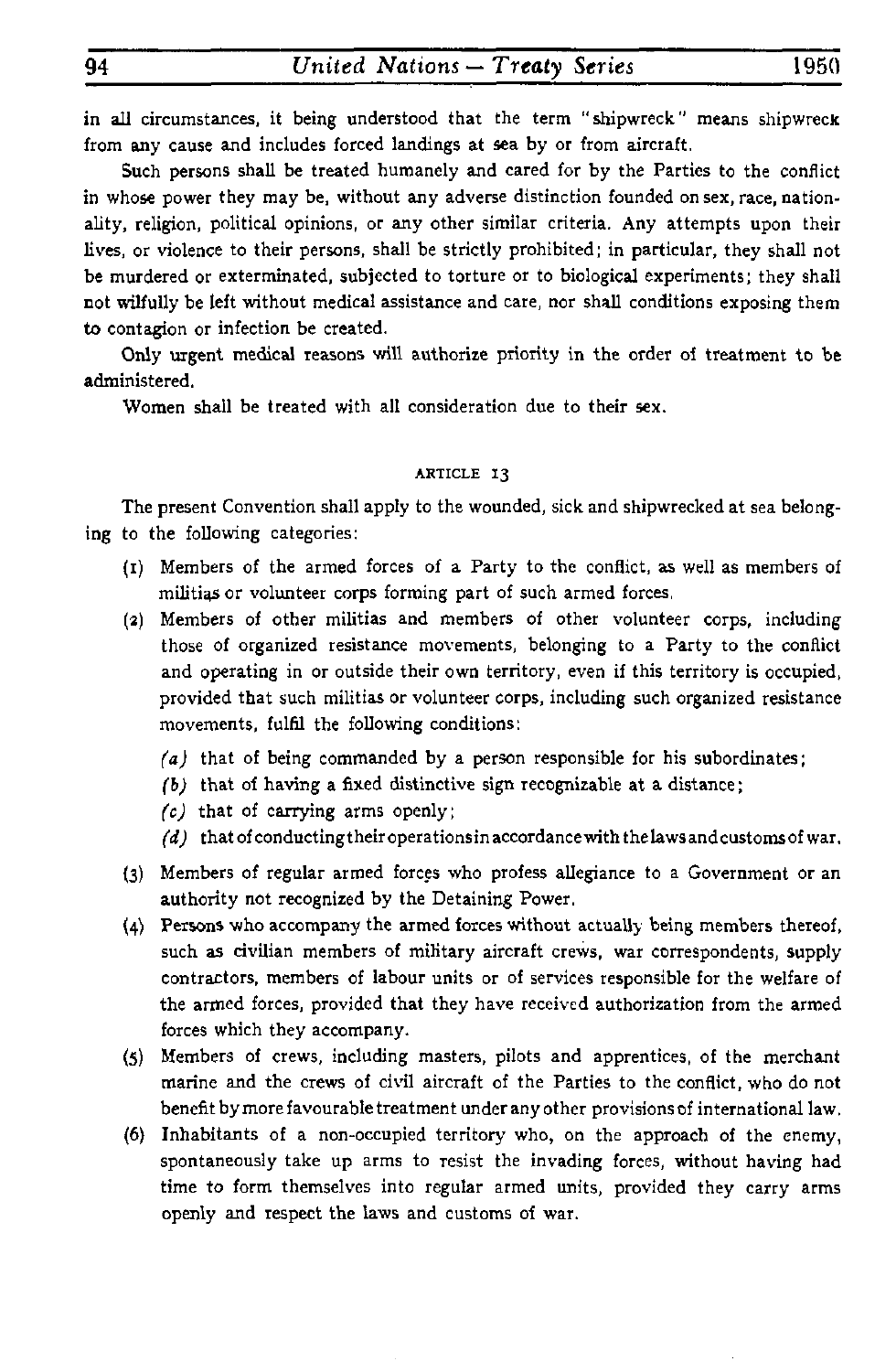AU warships of a belligerent Party shall have the right to demand that the wounded, sick or shipwrecked on board military hospital ships, and hospital ships belonging to relief societies or to private individuals, as well as merchant vessels, yachts and other craft shall be surrendered, whatever their nationality, provided that the wounded and sick are in a fit state to be moved and that the warship can provide adequate facilities for necessary medical treatment.

#### ARTICLE 15

If wounded, sick or shipwrecked persons are taken on board a neutral warship or a neutral military aircraft, it shall be ensured, where so required by international law, that they can take no further part in operations of war,

#### ARTICLE 16

Subject to the provisions of Article 12, the wounded, sick and shipwrecked of a bellig erent who fall into enemy hands shall be prisoners of war, and the provisions of inter national law concerning prisoners of war shall apply to them. The captor may decide, according to circumstances, whether it is expedient to hold them, or to convey them to a port in the captor's own country, to a neutral port or even to a port in enemy territory. In the last case, prisoners of war thus returned to their home country may not serve for the duration of the war.

#### ARTICLE 17

Wounded, sick or shipwrecked persons who are landed in neutral ports with the consent of the local authorities, shall, failing arrangements to the contrary between the neutral and the belligerent Powers, be so guarded by the neutral Power, where so required by interna tional law, that the said persons cannot again take part in operations of war.

The costs of hospital accommodation and internment shall be borne by the Power on whom the wounded, sick or shipwrecked persons depend.

#### ARTICLE 18

After each engagement, Parties to the conflict shall, without delay, take all possible measures to search for and collect the shipwrecked, wounded and sick, to protect them against pillage and ill-treatment, to ensure their adequate care, and to search for the dead and pre vent their being despoiled.

Whenever circumstances permit, the Parties to the conflict shall conclude local arrange ments for the removal of the wounded and sick by sea from a besieged or encircled area and for the passage of medical and religious personnel and equipment on their way to that area.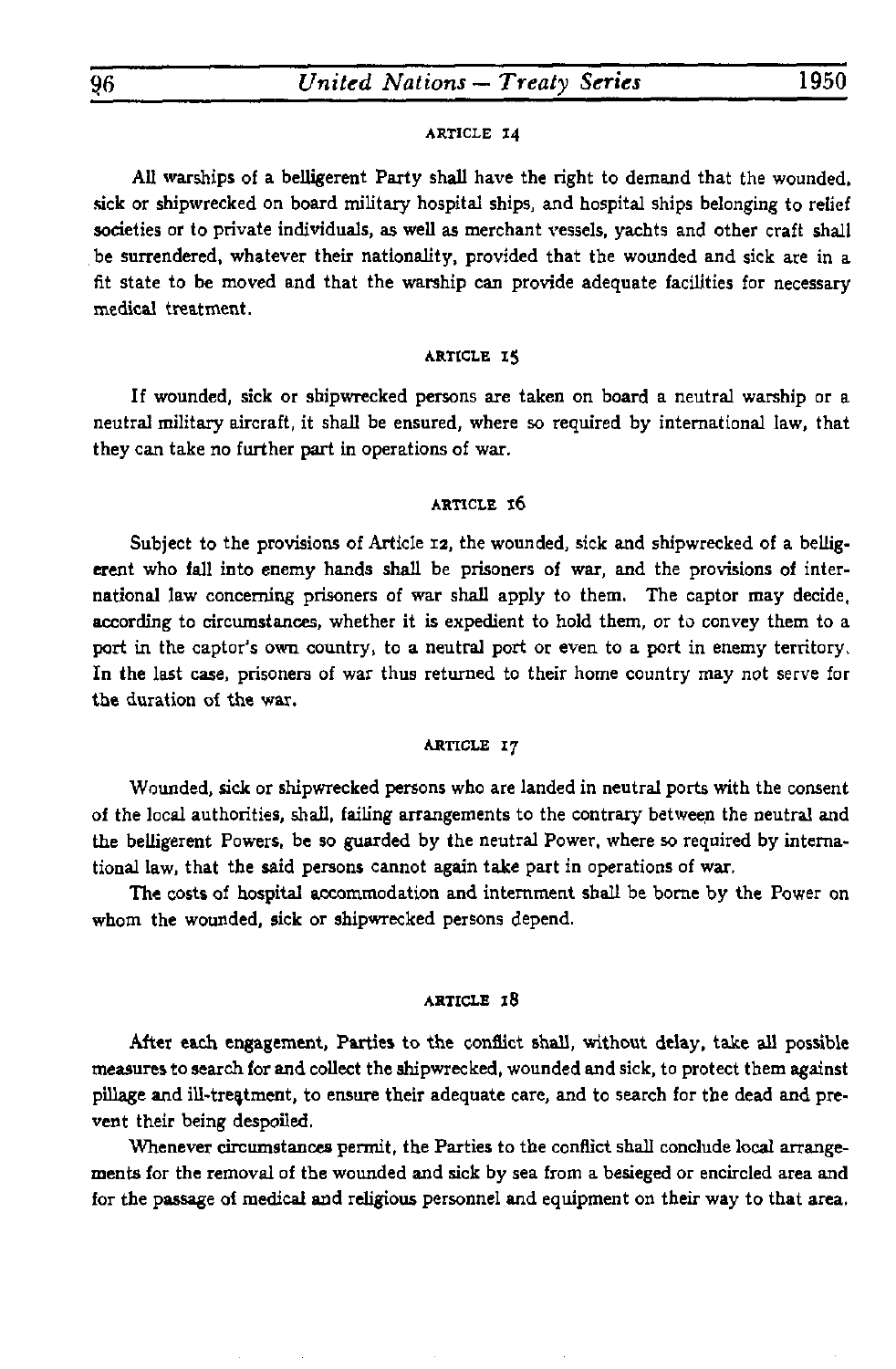The Parties to the conflict shall record as *soon* as possible, in respect of each shipwrecked, wounded, sick or dead person of the adverse Party falling into their hands, any particulars which may assist in his identification. These records should if possible include:

- *fa}* designation of the Power on which he depends;
- *(b)* army, regimental, personal or serial number;
- *(c)* surname;
- *(A)* first name or names;
- *(e)* date of birth;
- *(f)* any other particulars shown on his identity card or disc ;
- *(g)* date and place of capture or death ;
- *(h)* particulars concerning wounds or illness, or cause of death.

As soon as possible the above-mentioned information shall be forwarded to the infor mation bureau described in Article 122 of the Geneva Convention relative to the Treatment of Prisoners of War of August 12,1949} which shall transmit this information to the Power on which these persons depend through the intermediary of the Protecting Power and of the Central Prisoners of War Agency.

Parties to the conflict shall prepare and forward to each other through the same bureau, certificates of death or duly authenticated lists of the dead. They shall likewise collect and forward through the same bureau one half of the double identity disc, or the identity disc itself if it *is* a single disc, last wills or other documents of importance to the next of kin, money and in general all articles of an intrinsic or sentimental value, which are found on the dead. These articles, together with unidentified articles, shall be sent in sealed packets, accompanied by statements giving all particulars necessary for the identification of the deceased owners, as well as by a complete list of the contents of the parcel.

#### ARTICLE 20

Parties to the conflict shall ensure that burial at sea of the dead, carried out individually as far as circumstances permit, is preceded by a careful examination, if possible by a medical examination, of the bodies, with a view to confirming death, establishing identity and enabling a report to be made. Where a double identity disc is used, one half of the disc should remain on the body.

If dead persons are landed, the provisions of the Geneva Convention for the Amelioration of the Condition of the Wounded and Sick in Armed Forces in the Field of August 12, 1949. shall be applicable.

<sup>&#</sup>x27;Seep. 135,— 'Seep. 31.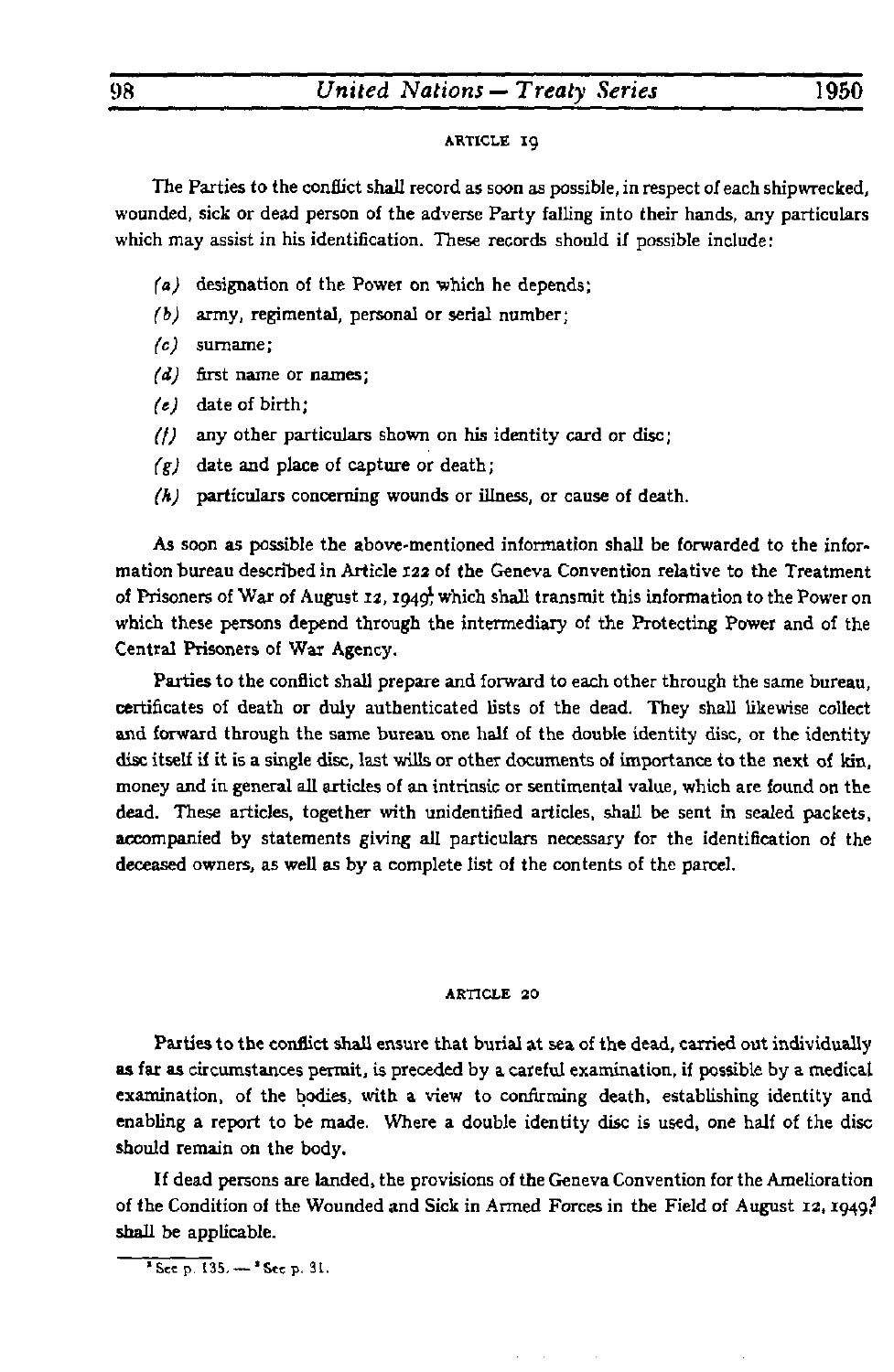The Parties to the conflict may appeal to the charity of commanders of neutral merchant vessels, yachts or other craft, to take on board and care for wounded, sick or shipwrecked persons, and to collect the dead.

Vessels of any kind responding to this appeal, and those having of their own accord collected wounded, sick or shipwrecked persons, shall enjoy special protection and facilities to carry out such assistance.

They may, in no case, be captured on account of any such transport; but, in the absence of any promise to the contrary, they shall remain liable to capture for any violations of neutrality they may have committed.

#### CHAPTER III

#### HOSPITAL SHIPS

#### ARTICLE 22

Military hospital ships, that is to say, ships built or equipped by the Powers specially and solely with a view to assisting the wounded, sick and shipwrecked, to treating them and to transporting them, may in no circumstances be attacked or captured, but shall at all times be respected and protected, on condition that their names and descriptions have been notified to the Parties to the conflict ten days before those ships are employed.

The characteristics which must appear in the notification shall include registered gross tonnage, the length from stem to stern and the number of masts and funnels.

#### ARTICLE **23**

Establishments ashore entitled to the protection of the Geneva Convention for the Amelioration of the Condition of the Wounded and Sick in Armed Forces in the Field of August 12, 1949,<sup>1</sup> shall be protected from bombardment or attack from the sea.

#### ARTICLE 24

Hospital ships utilized by National Red Cross Societies, by officially recognized relief societies or by private persons shall have the same protection as military hospital ships and shall be exempt from capture, if the Party to the conflict on which they depend has given them an official commission and in so far as the provisions of Article 22 concerning notification have been complied with.

These ships must be provided with certificates from the responsible authorities, stating that the vessels have been under their control while fitting out and on departure.

<sup>&#</sup>x27;Sec p. 31.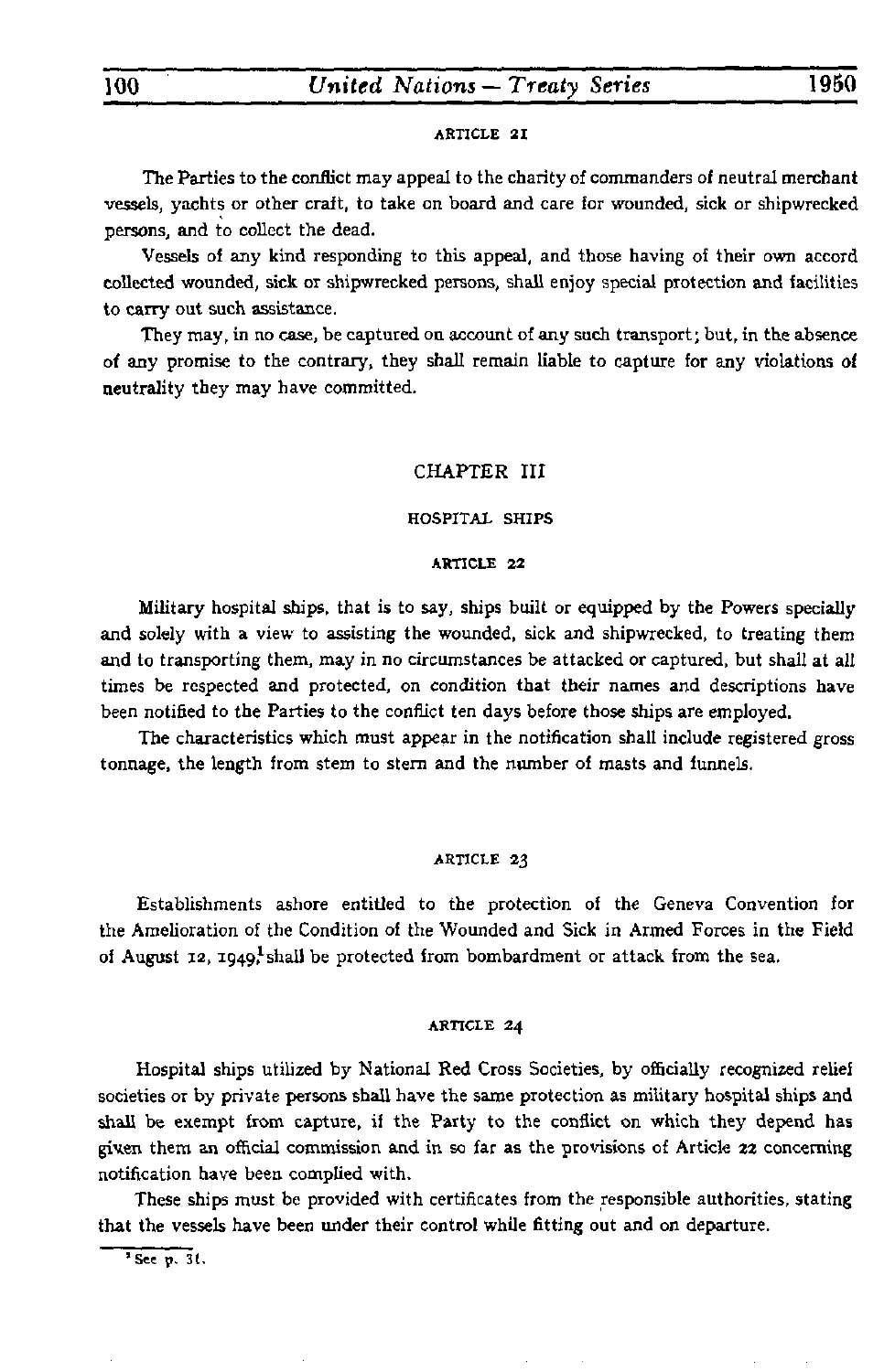Hospital ships utilized by National Red Cross Societies, officially recognized relief societies, or private persons of neutral countries shall have the same protection as military hospital ships and shall be exempt from capture, on condition that they have placed them selves under the control of one of the Parties to the conflict, with the previous consent of their own governments and with the authorization of the Party to the conflict concerned, in so far as the provisions of Article 22 concerning notification have been complied with.

#### ARTICLE 26

The protection mentioned in Articles 22, 24 and 25 shall apply to hospital ships of any tonnage and to their lifeboats, wherever they are operating. Nevertheless, to ensure the maximum comfort and security, the Parties to the conflict shall endeavour to utilize, for the transport of wounded, sick and shipwrecked over long distances and on the high seas, only hospital ships of over 2,000 tons gross,

#### ARTICLE 27

Under the same conditions as those provided for in Articles 22 and 24, small craft employed by the State or by the officially recognized lifeboat institutions for coastal rescue operations, shall also be respected and protected, so far as operational requirements permit.

The same shall apply so far as possible to fixed coastal installations used exclusively by these craft for their humanitarian missions.

#### ARTICLE 28

Should fighting occur on board a warship, the sick-bays shall be respected and spared as far as possible. Sick-bays and their equipment shall remain subject to the laws of warfare, but may not be diverted from their purpose so long as they are required for the wounded and sick. Nevertheless, the commander into whose power they have fallen may, after ensuring the proper care of the wounded and sick who are accommodated therein, apply them to other purposes in case of urgent military necessity.

#### ARTICLE **2g**

Any hospital ship in a port which falls into the hands of the enemy shall be authorized to leave the said port.

#### ARTICLE 30

The vessels described in Articles 22, 24, 25 and 27 shall afford relief and assistance to the wounded, sick and shipwrecked without distinction of nationality.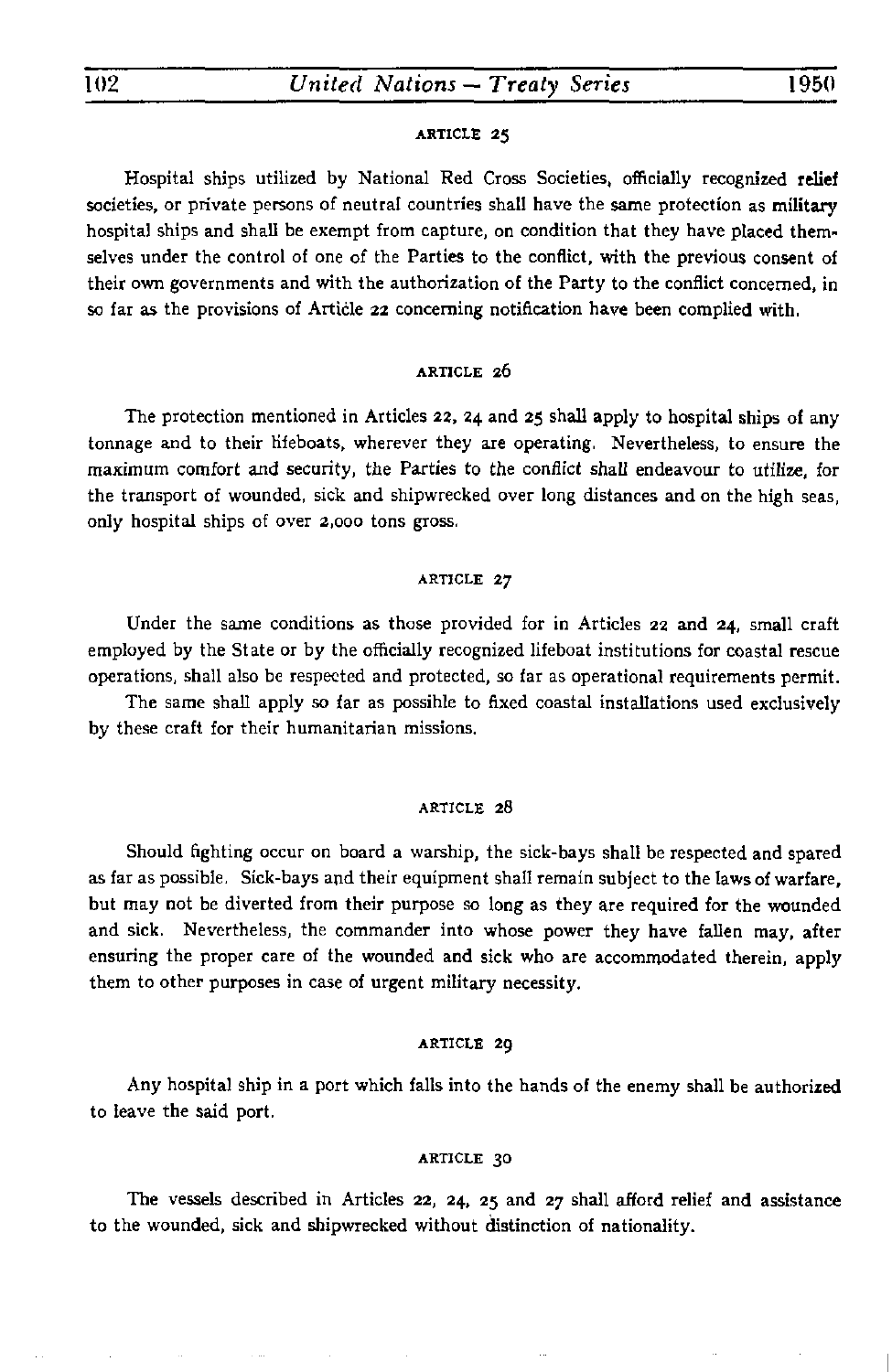The High Contracting Parties undertake not to use these vessels for any military purpose. Such vessels shall in no wise hamper the movements of the combatants. During and after an engagement, they will act at their own risk.

#### **ARTICLE 31**

The Parties to the conflict shall have the right to control and search the vessels mentioned in Articles 22, 44, 25 and 27. They can refuse assistance from these vessels, order them off, make them take a certain course, control the use of their wireless and other means of communication, and even detain them for a period not exceeding seven days from the time of interception, if the gravity of the circumstances so requires.

They may put a commissioner temporarily on board whose sole task shall be to see that orders given in virtue of the provisions of the preceding paragraph are carried out.

As far as possible, the Parties to the conflict shall enter in the log of the hospital ship, in a language he can understand, the orders they have given the captain of the vessel.

Parties to the conflict may, either unilaterally or by particular agreements, put on board their ships neutral observers who shall verify the strict observation of the provisions contained in the present Convention.

#### ARTICLE 32

Vessels described in Articles 22, 24, 25 and 27 are not classed as warships as regards their stay in a neutral port.

#### ARTICLE 33

Merchant vessels which have been transformed into hospital ships cannot be put to any other use throughout the duration of hostilities.

#### ARTICLE 34

The protection to which hospital ships and sick-bays are entitled shall not cease unless they are used to commit, outside their humanitarian duties, acts harmful to the enemy. Protection may, however, cease only after due warning has been given, naming in all appro priate cases a reasonable time limit, and after such warning has remained unheeded.

In particular, hospital ships may not possess or use a secret code for their wireless or other means of communication.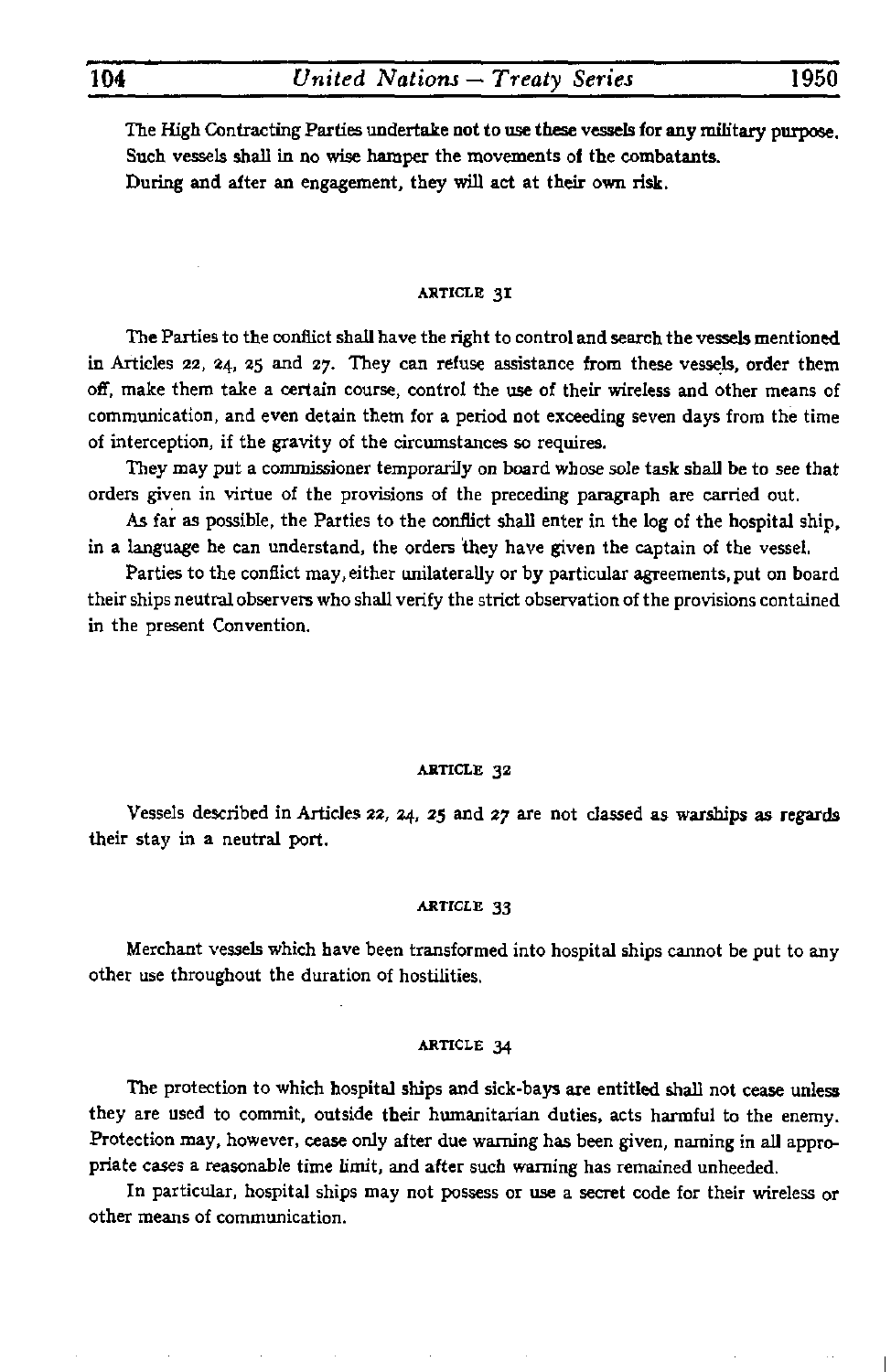The following conditions shall not be considered as depriving hospital ships or sick-bays of vessels of the protection due to them :

- (1) The fact that the crews of ships or sick-bays are armed for the maintenance of order, for their own defence or that of the sick and wounded.
- (2) The presence on board of apparatus exclusively intended to facilitate naviga tion or communication.
- (3) The discovery on board hospital ships or in sick-bays of portable arms and ammu nition taken from the wounded, sick and shipwrecked and not yet handed to the proper service.
- (4) The fact that the humanitarian activities of hospital ships and sick-bays of vessels or of the crews extend to the care of wounded, sick or shipwrecked civilians.
- (5) The transport of equipment and of personnel intended exclusively for medical duties, over and above the normal requirements.

#### CHAPTER IV

#### PERSONNEL

#### ARTICLE 36

The religious, medical and hospital personnel of hospital ships and their crews shall be respected and protected; they may not be captured during the time they are in the service of the hospital ship, whether or not there are wounded and sick on board,

#### ARTICLE 37

The religious, medical and hospital personnel assigned to the medical or spiritual care of the persons designated in Articles 12 and 13 shall, if they fall into the hands of the enemy, be respected and protected; they may continue to carry out their duties as long as this is necessary for the care of the wounded and sick. They shall afterwards be sent back as soon as the Commander-in-Chief, under whose authority they are, considers it practicable. They may take with them, on leaving the ship, their personal property.

If, however, it prove necessary to retain some of this personnel owing to the medical or spiritual needs of prisoners of war, everything possible shall be done for their earliest possible landing.

Retained personnel shall be subject, on landing, to the provisions of the Geneva Conven tion for the Amelioration of the Condition of the Wounded and Sick in Armed Forces in the Field of August 12, 1949.<sup>1</sup>

'See p, 31.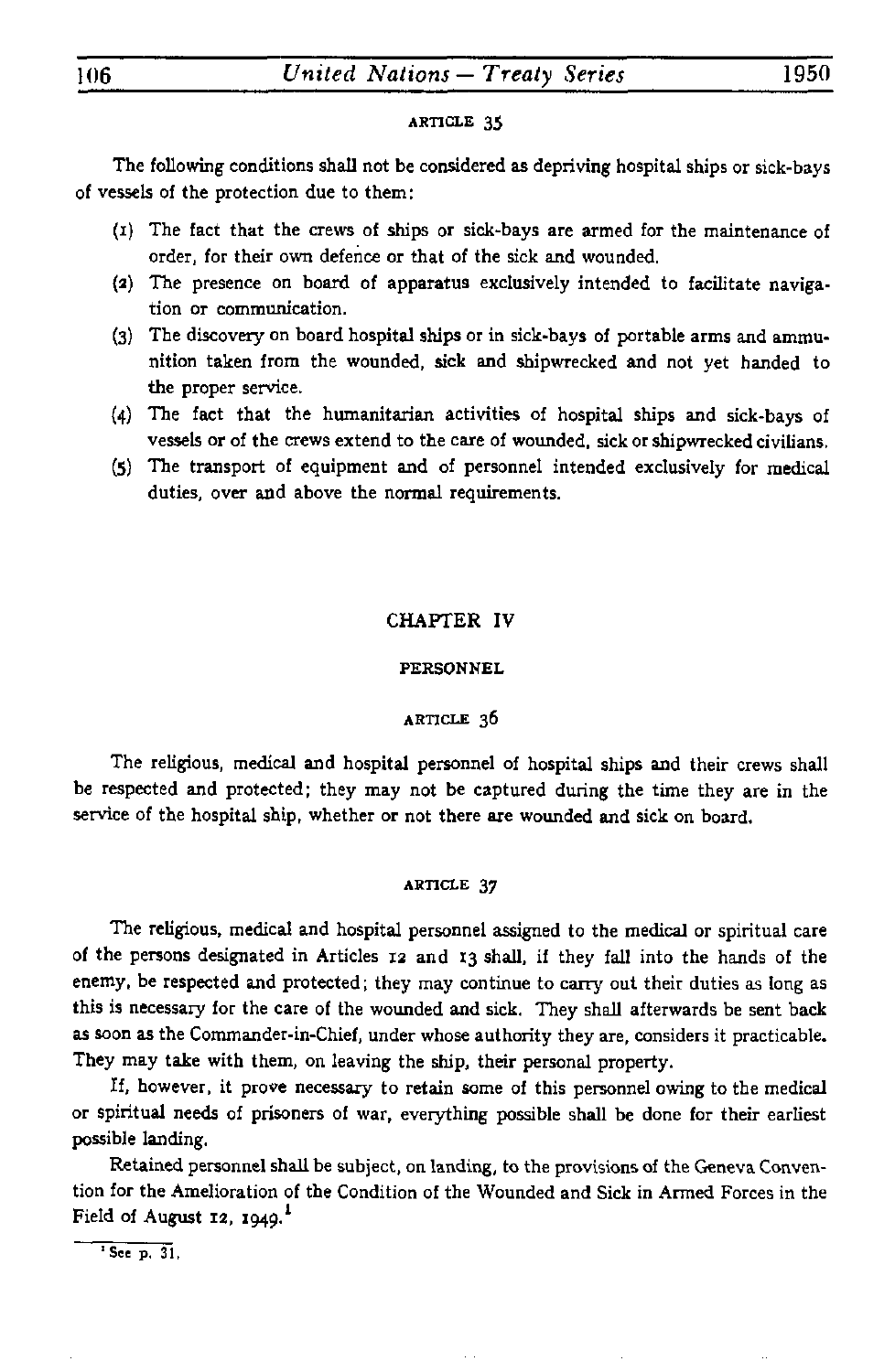#### CHAPTER V

#### MEDICAL TRANSPORTS

#### **ARTICLE 38**

Ships chartered for that purpose shall be authorized to transport equipment exclusively intended for the treatment of wounded and sick members of armed forces or for the prevention of disease, provided that the particulars regarding their voyage have been notified to the adverse Power and approved by the latter. The adverse Power shall preserve the right to board the carrier ships, but not to capture them or seize the equipment carried.

By agreement amongst the Parties to the conflict, neutral observers may be placed on board such ships to verify the equipment carried. For this purpose, free access to the equip ment shall be given.

#### ARTICLE 39

Medical aircraft, that is to say, aircraft exclusively employed for the removal of the wounded, sick and shipwrecked, and for the transport of medical personnel and equipment, may not be the object of attack, but shall be respected by the Parties to the conflict, while flying at heights, at times and on routes specifically agreed upon between the Parties to the conflict concerned.

They shall be clearly marked with the distinctive emblem prescribed in Article 41, together with their national colours, on their lower, upper and lateral surfaces. They shall be provided with any other markings or means of identification which may be agreed upon between the Parties to the conflict upon the outbreak or during the course of hostilities.

Unless agreed otherwise, flights over enemy or enemy-occupied territory are prohibited.

Medical aircraft shall obey every summons to alight on land or water. In the event of having thus to alight, the aircraft with its occupants may continue its flight after examination, if any.

In the event of alighting involuntarily on land or water in enemy or enemy-occupied territory, the wounded, sick and shipwrecked, as well as the crew of the aircraft shall be prisoners of war. The medical personnel shall be treated according to Articles 36 and **37.** 

#### **ARTICLE 40**

Subject to the provisions of the second paragraph, medical aircraft of Parties to the conflict may fly over the territory of neutral Powers, land thereon in case of necessity, or use it as a port of call. They shall give neutral Powers prior notice of their passage over the said territory, and obey every summons to alight, on land or **water.** They will be immune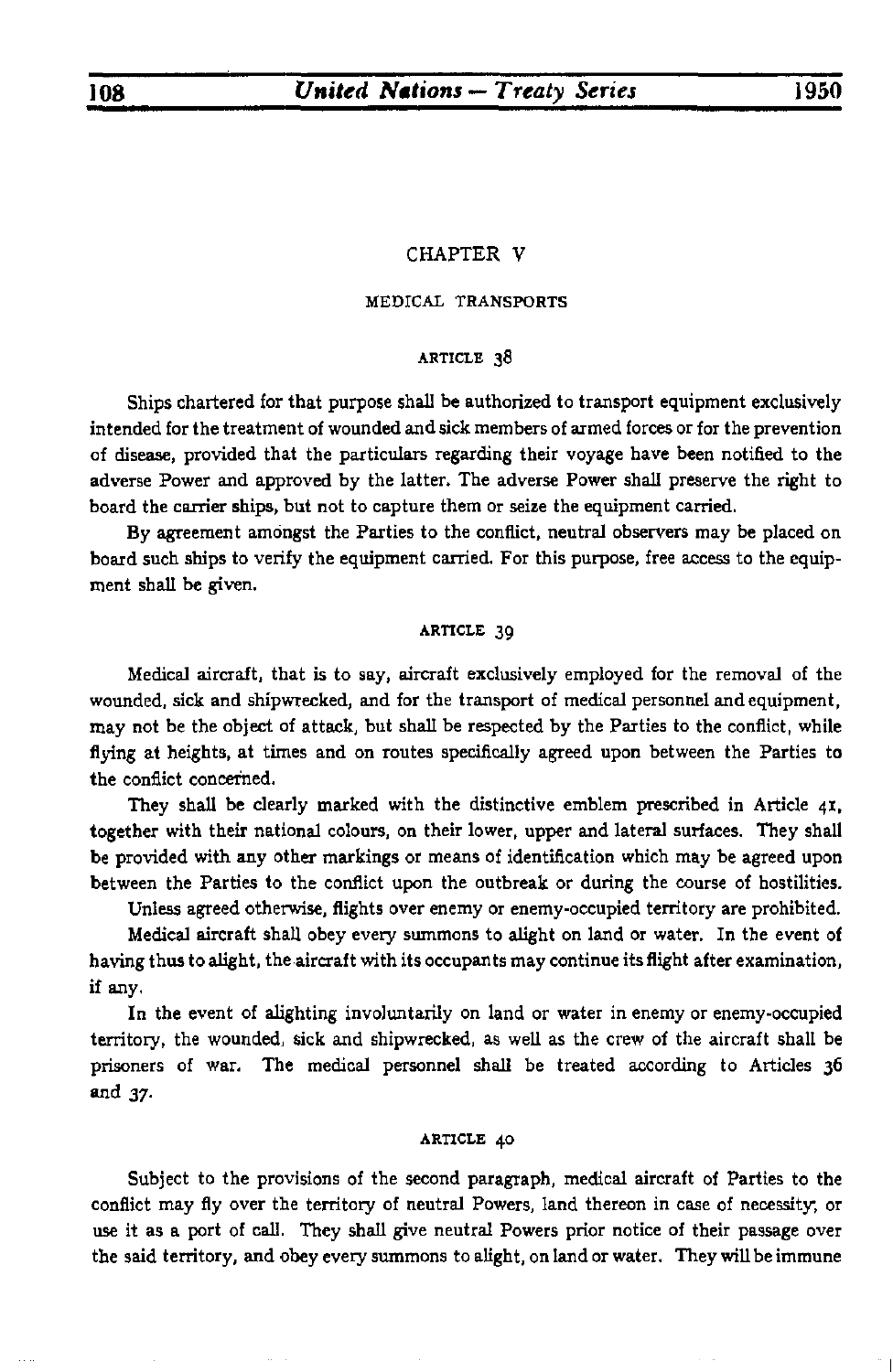from attack only when flying on routes, at heights and at times specifically agreed upon between the Parties to the conflict and the neutral Power concerned.

The neutral Powers may, however, place conditions or restrictions on the passage or landing of medical aircraft on their territory. Such possible conditions or restrictions shall be applied equally to all Parties to the conflict.

Unless otherwise agreed between the neutral Powers and the Parties to the conflict, the wounded, sick or shipwrecked who are disembarked with the consent of the local autho rities on neutral territory by medical aircraft shall be detained by the neutral Power, where so required by international law, in such a manner that they cannot again take part in operations of war. The cost of their accommodation and internment shall be borne by the Power on which they depend.

#### CHAPTER VI

#### THE DISTINCTIVE EMBLEM

#### ARTICLE 41

Under the direction of the competent military authority, the emblem of the red cross on a white ground shall be displayed on the flags, armlets and on all equipment employed in the Medical Service,

Nevertheless, in the case of countries which already use as emblem, in place of the red cross, the red crescent or the red lion and sun on a white ground, these emblems are also recognized by the terms of the present Convention.

#### ARTICLE 42

The personnel designated in Articles 36 and 37 shall wear, affixed to the left arm, a water-resistant armlet bearing the distinctive emblem, issued and stamped by the military authority.

Such personnel, in addition to wearing the identity disc mentioned in Article 19, shall also carry a special identity card bearing the distinctive emblem. This card shall be water-resistant and of such size that it can be carried in the pocket. It shall be worded in the national language, shall mention at least the surname and first names, the date of birth, the rank and the service number of the bearer, and shall state in what capacity he is entitled to the protection of the present Conventior. The card shall bear the photograph of the owner and also either his signature or his fingerprints or both. It shall be embossed with the stamp of the military authority.

The identity card shall be uniform throughout the same armed forces and, as far as possible, of a similar type in the armed forces of the High Contracting Parties. The Parties to the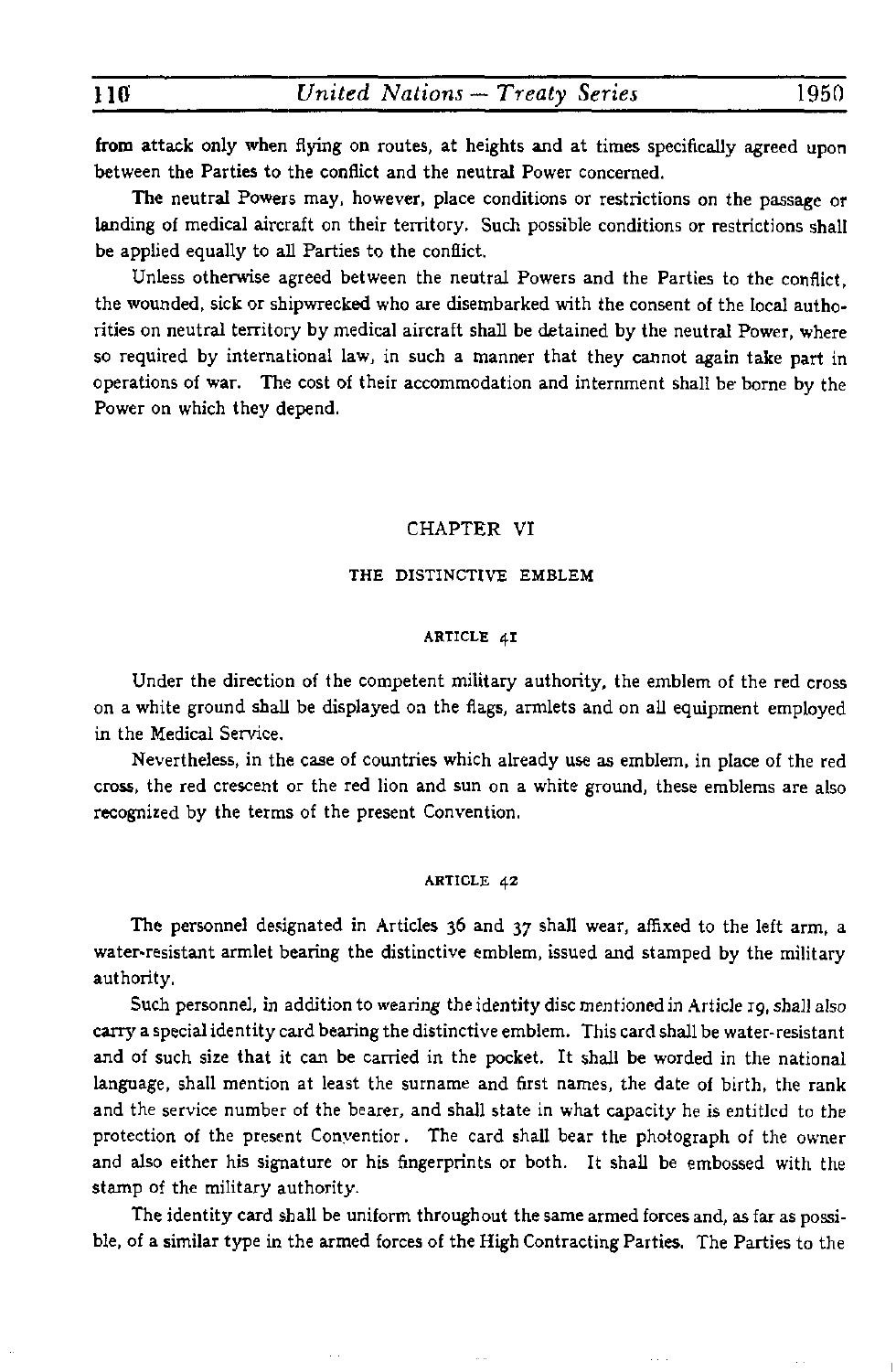conflict may be guided by the model which is annexed, by way of example, to the present Convention. They shall inform each other, at the outbreak of hostilities, of the model they are using. Identity cards should be made out, if possible, at least in duplicate, one copy being kept by the home country.

In no circumstances may the said personnel be deprived of their insignia or identity cards nor of the right to wear the armlet. In case of loss they shall be entitled to receive duplicates of the cards and to have the insignia replaced.

#### ARTICLE 43

The ships designated in Articles *12,* 24, 25 and 27 shall be distinctively marked as follows:

- *(a)* All exterior surfaces shall be white.
- *(b)* One or more dark red crosses, as large as possible, shall be painted and displayed on each side of the hull and on the horizontal surfaces, so placed as to afford the greatest possible visibility from the sea and from the air.

All hospital ships shall make themselves known by hoisting their national flag and further, if they belong to a neutral state, the flag of the Party to the conflict whose direction they have accepted. A white flag with a red cross shall be flown at the mainmast as high as possible.

Lifeboats of hospital ships, coastal lifeboats and all small craft used by the Medical Service shall be painted white with dark red crosses prominently displayed and shall, in general, comply with the identification system prescribed above for hospital ships.

The above-mentioned ships and craft, which may wish to ensure by night and in times of reduced visibility the protection to which they are entitled, must, subject to the assent of the Party to the conflict under whose power they are, take the necessary measures to render their painting and distinctive emblems sufficiently apparent.

Hospital ships which, in accordance with Article 31, are provisionally detained by the enemy, must haul down the flag of the Party to the conflict in whose service they are or whose direction they have accepted.

Coastal lifeboats, if they continue to operate with the consent of the Occupying Power from a base which is occupied, may be allowed, when away from their base, to continue to fly their own national colours along with a flag carrying a red cross on a white ground, subject to prior notification to all the Parties to the conflict concerned.

All the provisions in this Article relating to the red cross shall apply equally to the other emblems mentioned in Article 41.

Parties to the conflict shall at all times endeavour to conclude mutual agreements in order to use the most modern methods available to facilitate the identification of hospital ships.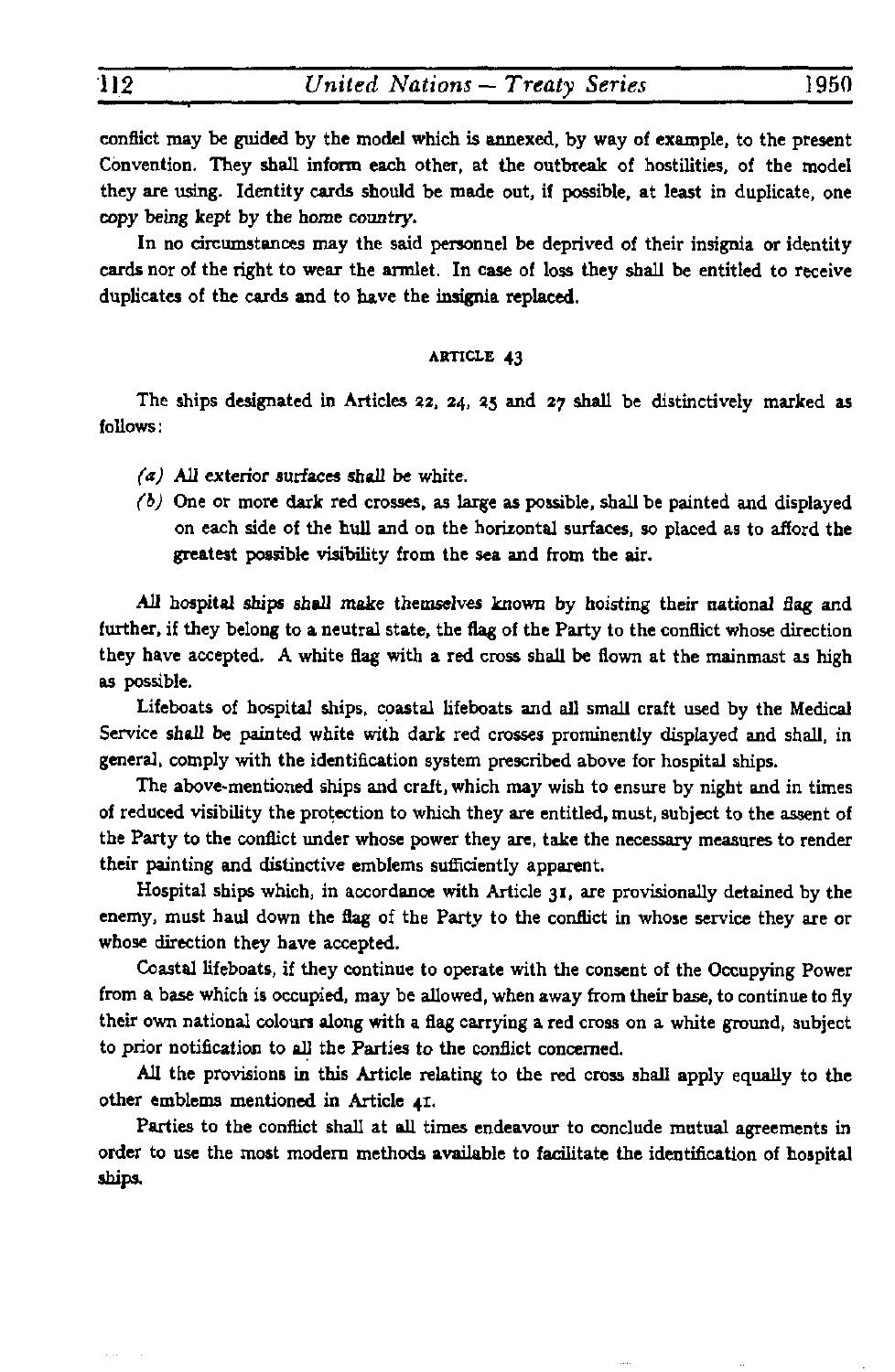The distinguishing signs referred tu in Article 43 can only be used, whether in time of peace or war, for indicating or protecting the ships therein mentioned, except as may be provided in any other international Convention or by agreement between all the Parties to the conflict concerned.

#### ARTICLE 45

The High Contracting Parties shall, if their legislation is not already adequate, take the measures necessary for the prevention and repression, at all times, of any abuse of the distinctive signs provided for under Article 43.

#### CHAPTER VII

#### EXECUTION OF THE CONVENTION

#### ARTICLE 46

Each Party to the conflict, acting through its Commanders-in-Chief, shall ensure the detailed execution of the preceding Articles and provide for unforeseen cases, in conformity with the general principles of the present Convention.

#### ARTICLE 47

Reprisals against the wounded, sick and shipwrecked persons, the personnel, the vessels or the equipment protected by the Convention are prohibited.

#### ARTICLE 48

The High Contracting Parties undertake, in time of peace as in time of war, to dissemi nate the text of the present Convention as widely as possible in their respective countries, and, in particular, to include the study thereof in their programmes of military and, if possible, civil instruction, so that the principles thereof may become known to the entire population, in particular to the armed fighting forces, the medical personnel and the chaplains.

#### ARTICLE 49

The High Contracting Parties shall communicate to one another through the Swiss Federal Council and, during hostilities, through the Protecting Powers, the official transla tions of the present Convention, as well as the laws and regulations which they may adopt to ensure the application thereof.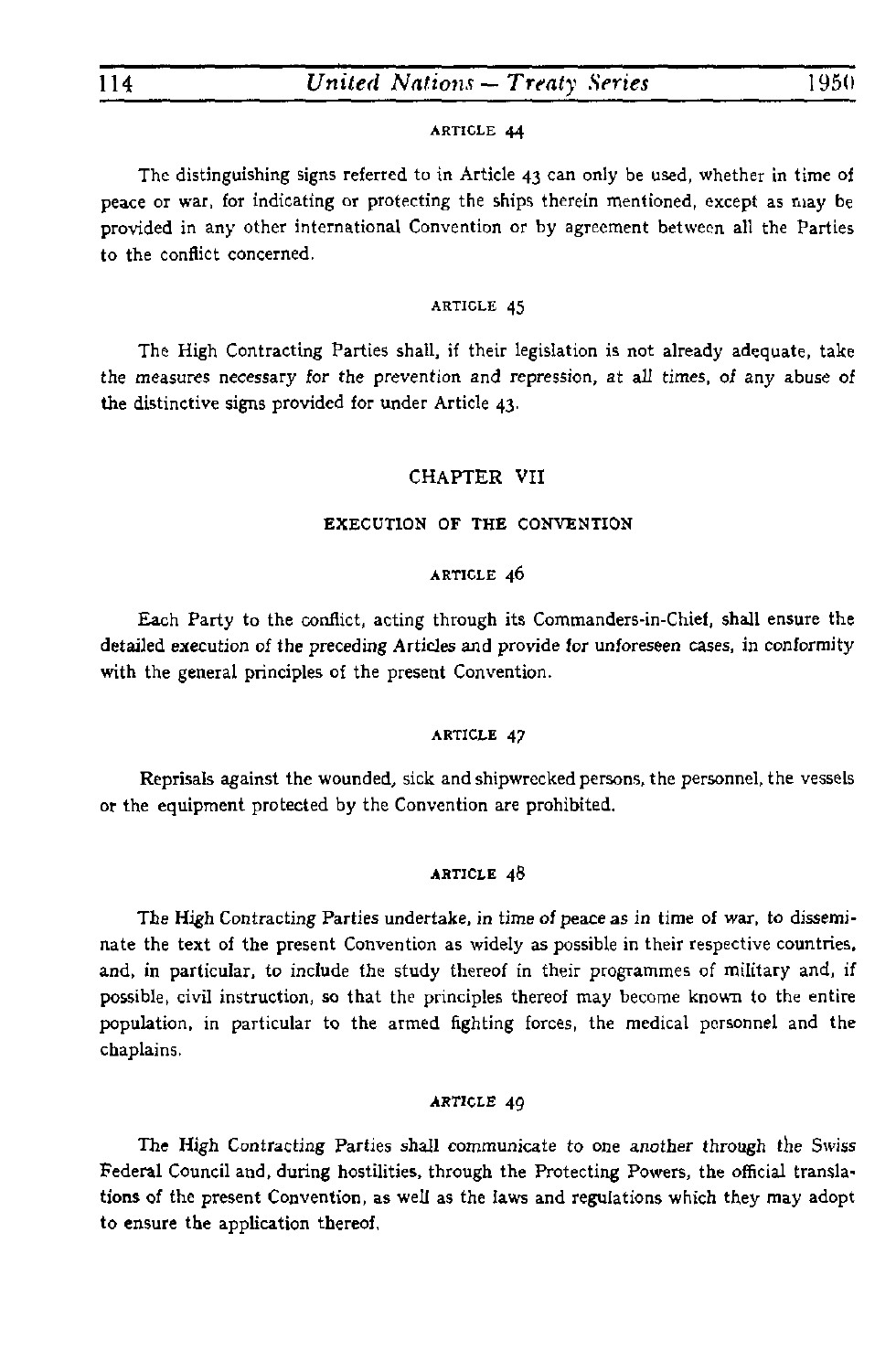### CHAPTER **VIII**

#### REPRESSION OF ABUSES AND INFRACTIONS

#### ARTICLE 50

The High Contracting Parties undertake to enact any legislation necessary to provide effective penal sanctions for persons committing, or ordering to be committed, any of the grave breaches of the present Convention denned in the following Article.

Each High Contracting Party shall be under the obligation to search for persons alleged to have committed, or to have ordered to be committed, such grave breaches, and shall bring such persons, regardless **of** their nationality, before its own courts. It may also, if it prefers, and in accordance with the provisions of its own legislation, hand such persons over for trial to another High Contracting Party concerned, provided such High Contracting Party has made out a *prima fade* case.

Each High Contracting Party shall take measures necessary for the suppression of all acts contrary to the provisions of the present Convention other than the grave breaches defined in the following Article.

In all circumstances, the accused persons shall benefit by safeguards of proper trial and defence, which shall not be less favourable than those provided by Article 105 and those following of the Geneva Convention relative to the Treatment of Prisoners of War of August 12, 1949.<sup>1</sup>

#### **ARTICLE 51**

Grave breaches to which the preceding Article relates shall be those involving any of the following acts, if committed against persons or property protected by the Convention: wilful killing, torture or inhuman treatment, including biological experiments, wilfully caus ing great suffering or serious injury to body or health, and extensive destruction and appro priation of property, not justified by military necessity and carried out unlawfully and wantonly.

#### ARTICLE 52

No High Contracting Party shall be allowed to absolve itself or any other High Contracting Party of any liability incurred by itself or by another High Contracting Party in respect of breaches referred to in the preceding Article.

 $3$  See p. 135.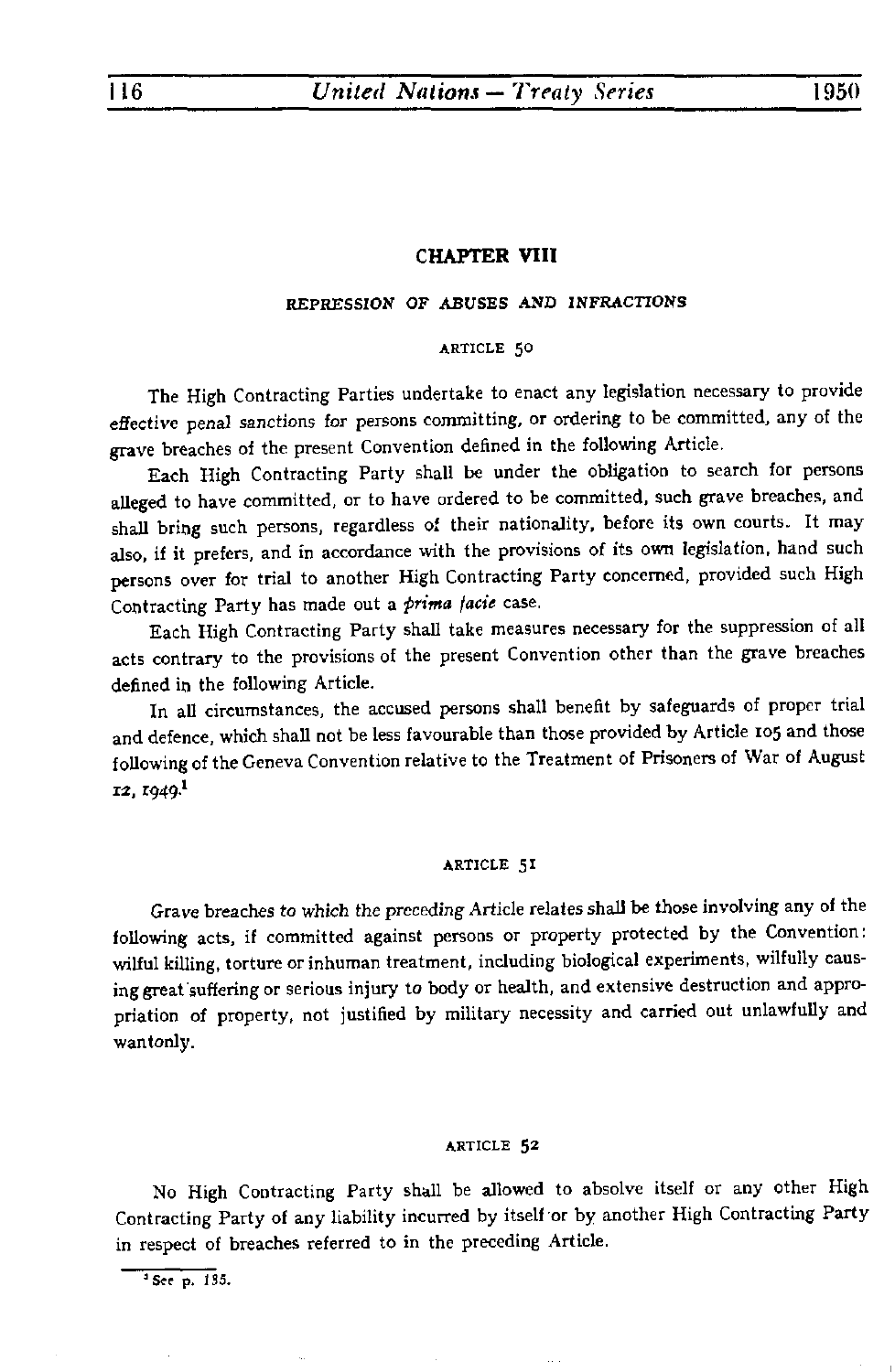At the request of a Party to the conflict, an enquiry shall be instituted, in a manner to be decided between the interested Parties, concerning any alleged violation of the Convention.

If agreement has not been reached concerning the procedure for the enquiry, the Parties should agree on the choice of an umpire, who will decide upon the procedure to be followed.

Once the violation has been established, the Parties to the conflict shall put an end to it and shall repress it with the least possible delay.

#### FINAL PROVISIONS

#### **ARTICLE 54**

The present Convention is established in English and in French. Both texts are equally authentic.

The Swiss Federal Council shall arrange for official translations of the Convention to be made in the Russian and Spanish languages.

#### ARTICLE **55**

The present Convention, which bears the date of this day, is open to signature until February 12, 1950, in the name of the Powers represented at the Conference which opened at Geneva on April 21, 1949; furthermore, by Powers not represented at that Conference, but which are parties to the Xth Hague Convention of October 18, 1907? for the adaptation to Maritime Warfare of the principles of the Geneva Convention of 1906, or to the Geneva<br>Conventions of 1864, 1906 or 1929 for the Relief of the Wounded and Sick in Armies in the Field.

#### **ARTICLE 56**

The present Convention shall be ratified as soon as possible and the ratifications shall be deposited at Berne.

A record shall be drawn up of the deposit of each instrument of ratification and certified copies of this record shall be transmitted by the Swiss Federal Council to all the Powers in whose name the Convention has been signed, or whose accession has been notified.

#### ARTICLE 57

The present Convention shall come into force six months after not less than two instru ments of ratification have been deposited.

Thereafter, it shall come into force for each High Contracting Party six months after the deposit of the instrument of ratification.

<sup>&#</sup>x27;Sec note 2, p. 6.— *'British and Foreign State Papers,* Vo!, 55, p. 43,—'Sec note 3, p. 6. — 'See note 1, p. 6.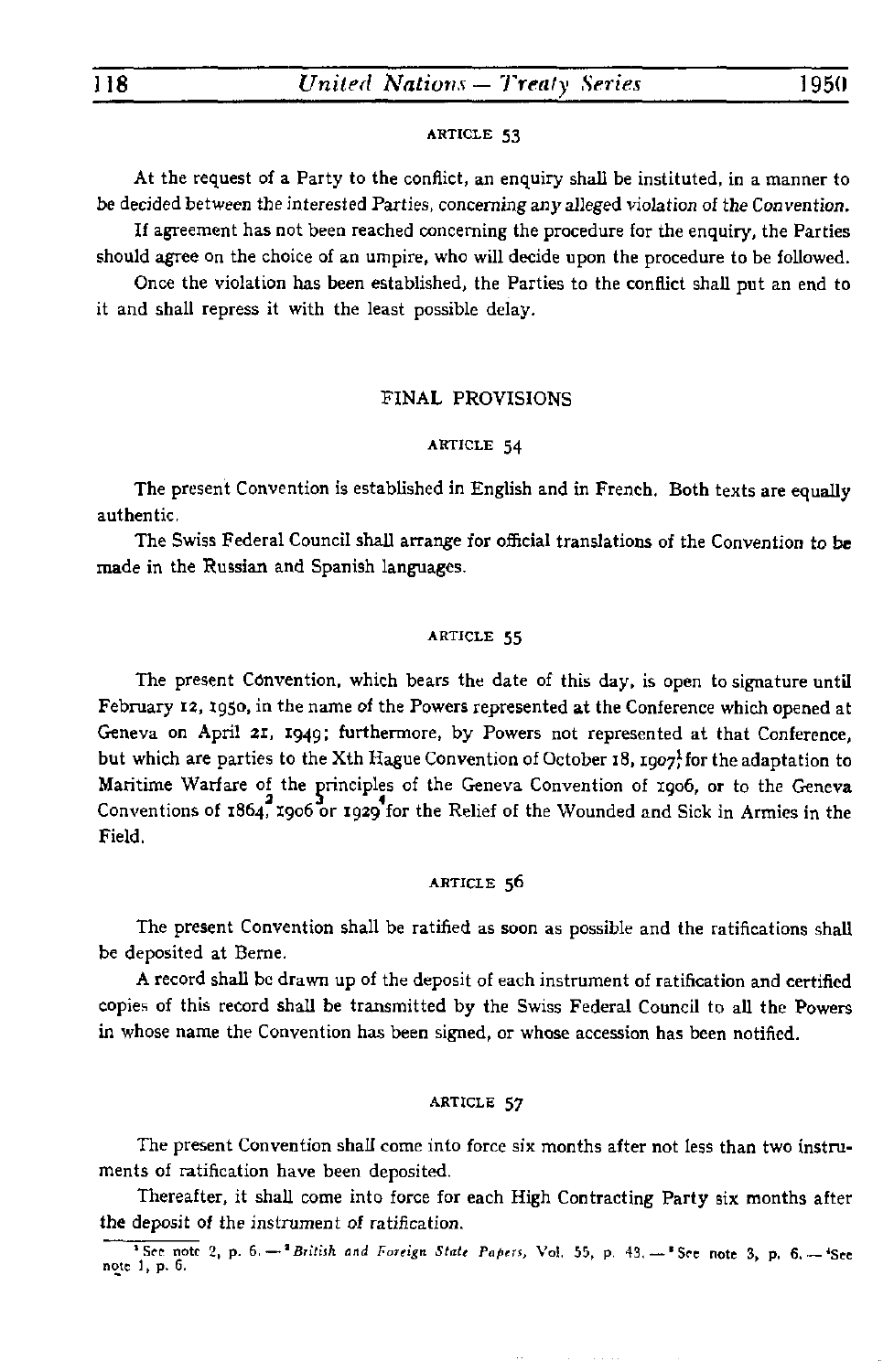The present Convention replaces the Xth Hague Convention of October 18, 1907,<sup>1</sup> for the adaptation to Maritime Warfare of the principles of the Geneva Convention of 1906,<sup>2</sup> in relations between the High Contracting Parties.

#### ARTICLE 59

From the date of its coming into force, it shall be open to any Power in whose name the present Convention has not been signed, to accede to this Convention.

#### ARTICLE 60

Accessions shall be notified in writing to the Swiss Federal Council, and shall take effect six months after the date on which they are received.

The Swiss Federal Council shall communicate the accessions to all the Powers in whose name the Convention has been signed, or whose accession has been notified.

#### ARTICLE 61

The situations provided for in Articles *2* and 3 shall give immediate effect to ratifications deposited and accessions notified by the Parties to the conflict before or after the beginning of hostilities or occupation. The Swiss Federal Council shall communicate by the quickest method any ratifications or accessions received from Parties to the conflict.

#### ARTICLE 62

Each of the High Contracting Parties shall be at liberty to denounce the present Con vention.

The denunciation shall be notified in writing to the Swiss Federal Council, which shall transmit it to the Governments of all the High Contracting Parties.

The denunciation shall take effect one year after the notification thereof has been made to the Swiss Federal Council. However, a denunciation of which notification has been made at a time when the denouncing Power is involved in a conflict shall not take effect until peace has been concluded, and until after operations connected with the release and repatriation of the persons protected by the present Convention have been terminated.

The denunciation shall have effect only in respect of the denouncing Power. It shall in no way impair the obligations which the Parties to the conflict shall remain bound to fulfil by virtue of the principles of the law of nations, as they result from the usages established among civilized peoples, from the laws of humanity and the dictates of the public conscience.

 $1$  See note 2, p. 6.  $3$  See note 3, p. 6.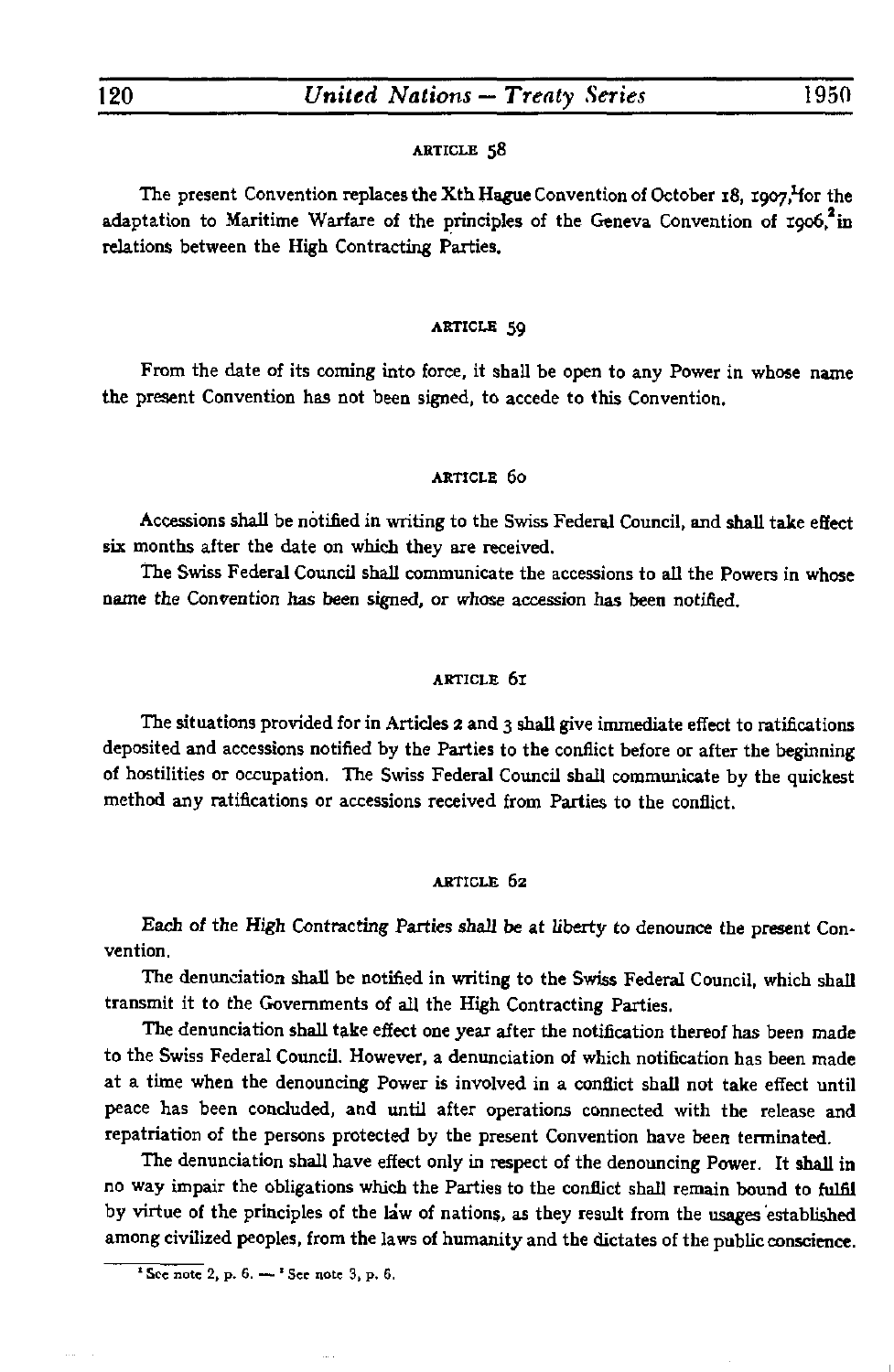The Swiss Federal Council shall register the present Convention with the Secretariat of the United Nations. The Swiss Federal Council shall also inform the Secretariat of the United Nations of all ratifications, accessions and denunciations received by it with respect to the present Convention.

IN WITNESS WHEREOF the undersigned, having deposited their respective full powers, have signed the present Convention.

DONE at Geneva this twelfth day of August 1949, in the English and French languages. The original shall be deposited in the Archives of the Swiss Confederation. The Swiss Federal Council shall transmit certified copies thereof to each of the signatory and acceding States.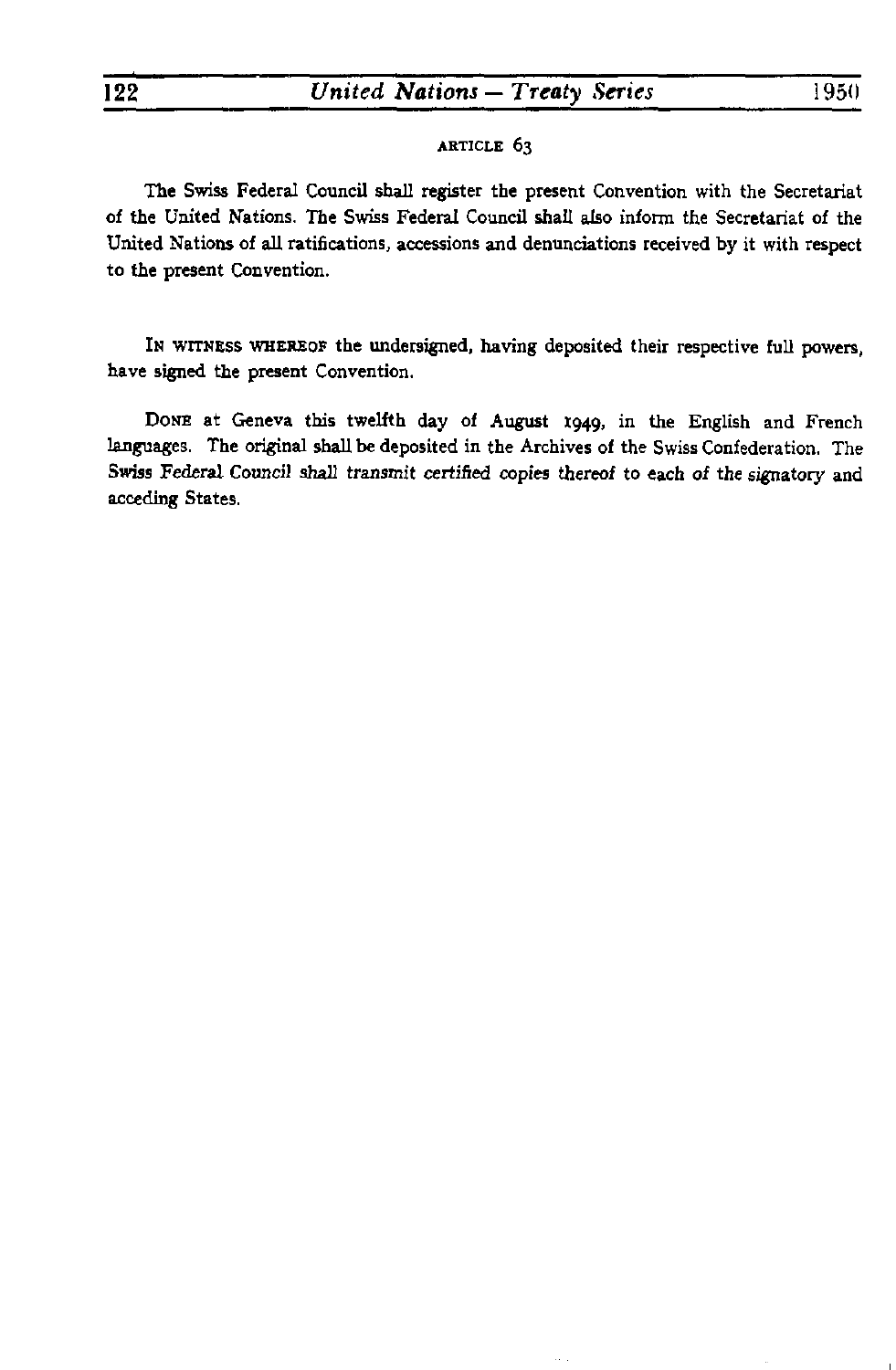| 124                                               | United Nations - Treaty Series                                                                  |           | 1950                                                       |
|---------------------------------------------------|-------------------------------------------------------------------------------------------------|-----------|------------------------------------------------------------|
| For Afghanistan                                   | M. Osman AMIRI                                                                                  |           | Pour l'Afghanistan                                         |
| For the People's Republic of<br>Albania           | Avec la réserve pour l'article 10 ci-jointe 1<br>J. MALO                                        | d'Albanie | Pour la République populaire                               |
| For Argentina                                     | Avec la réserve ci-jointe <sup>2</sup><br>Guillermo A. SPERONI                                  |           | Pour l'Argentine                                           |
| For Australia                                     | Norman R. MIGHELL<br>Subject to ratification <sup>1</sup>                                       |           | Pour l'Australie                                           |
| For Austria                                       | WILDMANN                                                                                        |           | Pour l'Autriche                                            |
| For Belgium                                       | Maurice Bounquin                                                                                |           | Pour la Belgique                                           |
| For the Byelorussian Soviet<br>Socialist Republic | С оговоркой по ст. 10.4<br>Текст оговорки прилагается.<br>Глава делегации БССР<br>И. КУЦЕЙНИКОВ |           | Pour la République socialiste<br>soviétique de Biélorussie |

tion concerning article 10. (Sec the text of the reservation p. 420.) \* *Translation :* With attached reservation. \*Voir le texte de la réserve p. 423.

tiary declared that his Government retained Au moment de la signature, le plénipoten

Inguality of the Extreme of the delegation of la présente Convention. — Le chef de la délé-<br>the Byelorussian Soviet Socialist Republic: gation de la République nocialiste poviétique<br>1. Kufzeinikov. (See the text of the res

(See the'text of the reservation p. 422.) \* When signing, the Australian Plenipoten \* *Traduction:* Sous réserve de ratification. the right to enter reservations at the time of tiaire australien a déclaré que son Gouverne-<br>ratification. ment se réservait le droit de faire des réserves au moment de la ratification.<br>\* Traduction: Avec une réserve concernant

<sup>4</sup> Translation: With a reservation concern-<br>ing article 10. The text of the reservation is l'article 10. Le texte de la réserve concernant<br>article 10. The Head of the delegation of la présente Convention. — Le chef de la

man and an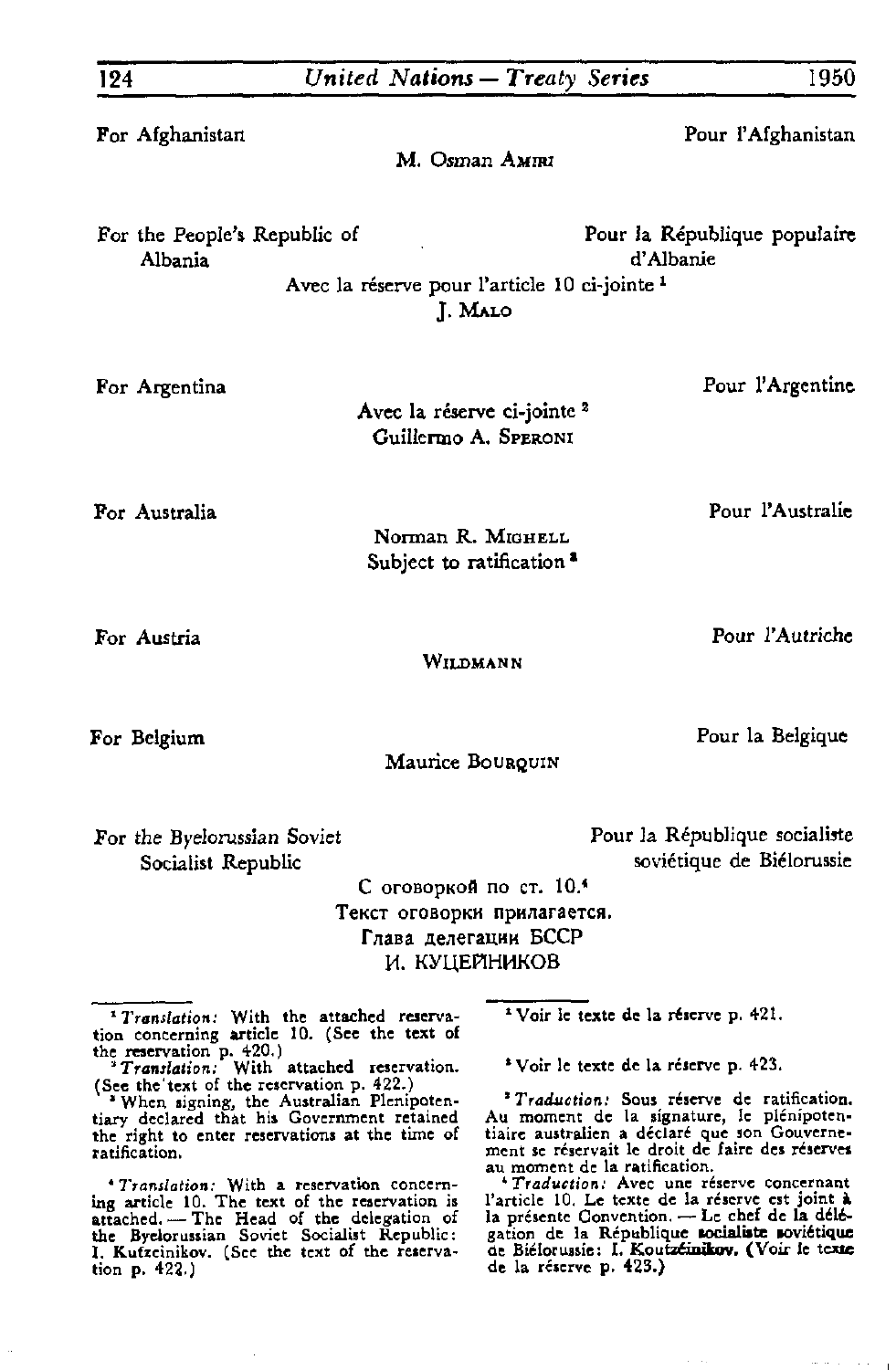| 1950                                            |                                                      | Nations Unies - Recueil des Traités                     |                                                  | 125                          |
|-------------------------------------------------|------------------------------------------------------|---------------------------------------------------------|--------------------------------------------------|------------------------------|
| For Bolivia                                     |                                                      | G. MEDEIROS                                             |                                                  | Pour la Bolivie              |
| For Brazil                                      | João PINTO DA SILVA                                  |                                                         | General Floriano DE LIMA BRAYNER                 | Pour le Brésil               |
| For the Bulgarian People's<br>Republic          |                                                      | Avec la réserve ci-jointe <sup>1</sup><br>K. B. SVETLOV | de Bulgarie                                      | Pour la République populaire |
| For Canada                                      |                                                      | Max H. WERSHOF                                          |                                                  | Pour le Canada               |
| For Ceylon                                      |                                                      | V. COOMARASWAMY                                         |                                                  | Pour Ceylan                  |
| For Chile                                       |                                                      | F. CISTERNAS ORTIZ                                      |                                                  | Pour le Chili                |
| For China                                       |                                                      | Wu Nan-Ju                                               |                                                  | Pour la Chine                |
| For Colombia                                    |                                                      | Rafael ROCHA SCHLOSS                                    |                                                  | Pour la Colombie             |
| For Cuba                                        |                                                      | J. DE LA LUZ LEÓN                                       |                                                  | Pour Cuba                    |
| tion. (See the text of the reservation p. 426.) | <sup>1</sup> Translation: With the attached reserva- |                                                         | <sup>1</sup> Voir le texte de la réserve p. 427. |                              |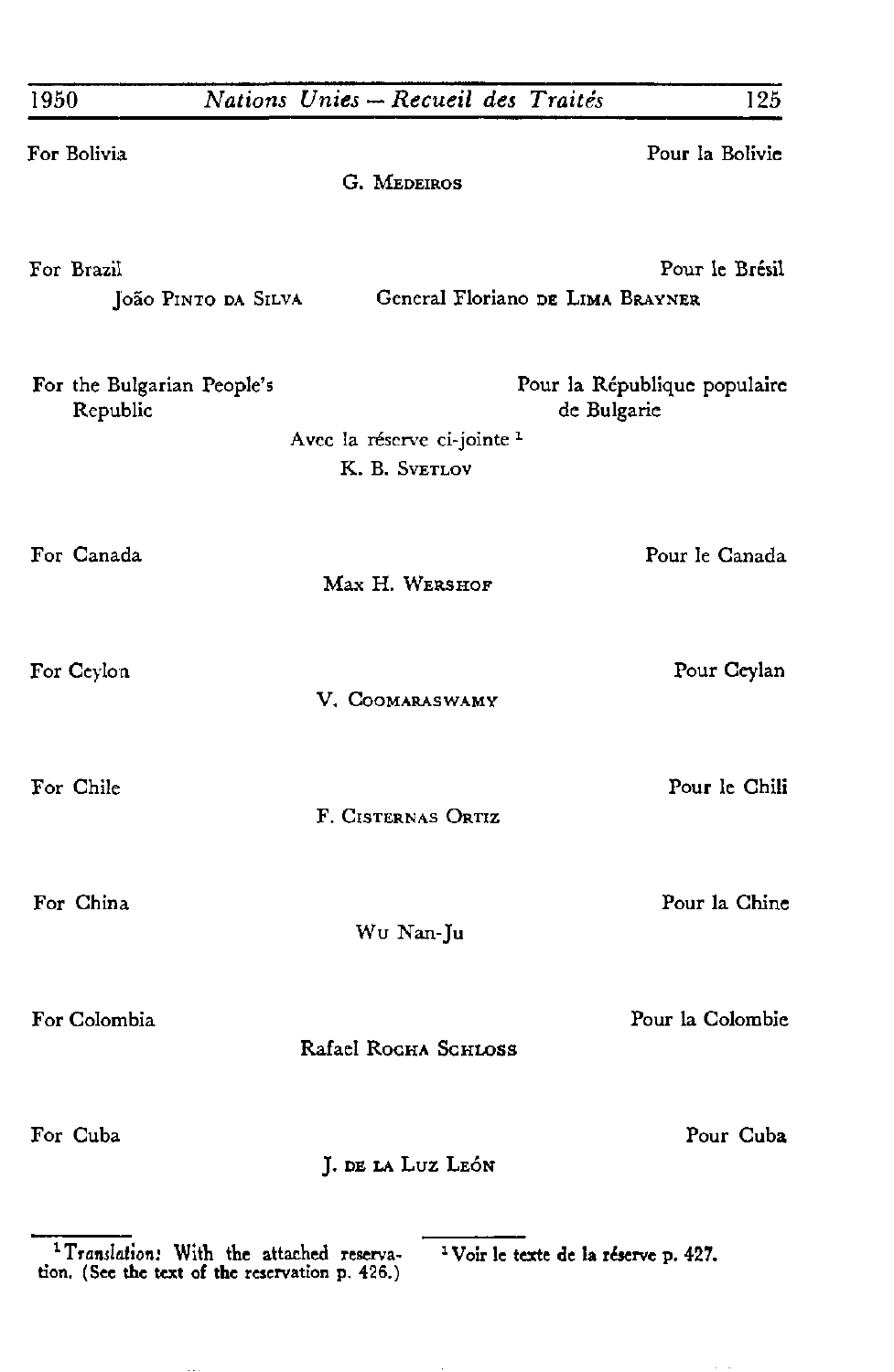| 126           |                                                            | United Nations - Treaty Series |            |                     | 1950                             |
|---------------|------------------------------------------------------------|--------------------------------|------------|---------------------|----------------------------------|
| For Denmark   | Georg COHN                                                 |                                | Paul IPSEN |                     | Pour le Danemark<br><b>BAGGE</b> |
| For Egypt     |                                                            | A. K. SAFWAT                   |            |                     | Pour l'Egypte                    |
| For Ecuador   |                                                            | Alex. GASTELU                  |            |                     | Pour l'Equateur                  |
| For Spain     |                                                            | Luis CALDERÓN                  |            |                     | Pour l'Espagne                   |
|               | For the United States of America<br><b>Leland HARRISON</b> |                                |            | Raymund J. YINGLING | Pour les Etats-Unis d'Amérique   |
| For Ethiopia  |                                                            | Gachaou ZELLEKE                |            |                     | Pour l'Ethiopie                  |
| For Finland   |                                                            | Reinhold SVENTO                |            |                     | Pour la Finlande                 |
| For France    |                                                            | G. CAHEN-SALVADOR              |            | JACQUINOT           | Pour la France                   |
| For Greece    |                                                            | M. PESMAZOGLOU                 |            |                     | Pour la Grèce                    |
| For Guatemala |                                                            | A. DUPONT-WILLEMIN             |            |                     | Pour le Guatemala                |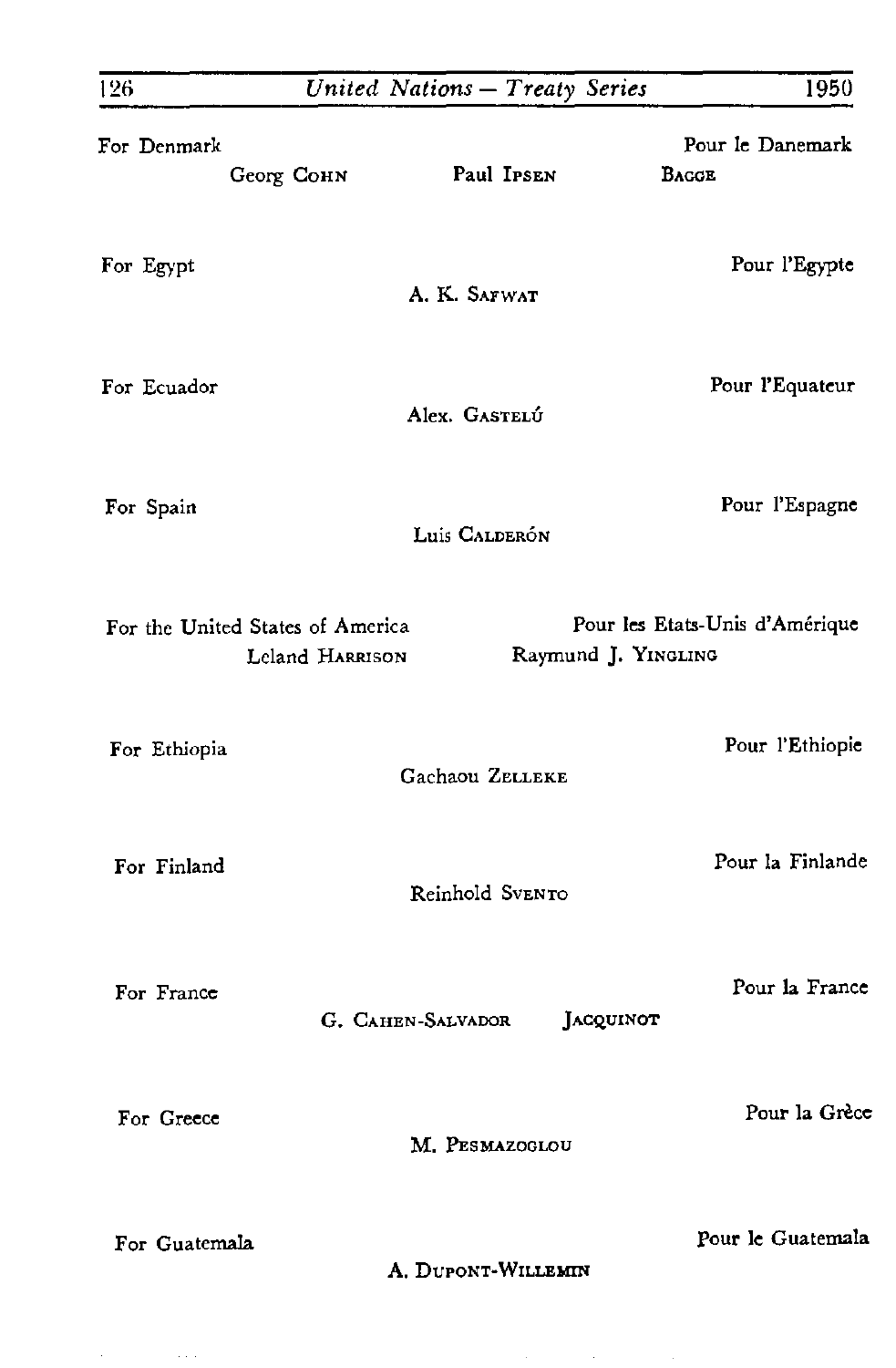| 1950 |                                                                                                                                                              | Nations Unies - Recueil des Traités |                                                        |                                                 | 127                   |
|------|--------------------------------------------------------------------------------------------------------------------------------------------------------------|-------------------------------------|--------------------------------------------------------|-------------------------------------------------|-----------------------|
|      | For the Hungarian People's<br>Republic                                                                                                                       |                                     |                                                        | Pour la République populaire<br>hongroise       |                       |
|      |                                                                                                                                                              |                                     | Avec les réserves ci-jointes <sup>1</sup><br>Anna KARA |                                                 |                       |
|      | For India                                                                                                                                                    |                                     | D. B. DESAI                                            |                                                 | Pour l'Inde           |
|      | For Iran                                                                                                                                                     |                                     | A. H. MEYKADEH                                         |                                                 | Pour l'Iran           |
|      | For the Republic of Ireland                                                                                                                                  |                                     | Sean MACBRIDE                                          | Pour la République d'Irlande                    |                       |
|      | For Israel                                                                                                                                                   |                                     | Avec la réserve ci-jointe <sup>2</sup><br>M. KAHANY    |                                                 | Pour Israël           |
|      | For Italy                                                                                                                                                    | Giacinto AURITI                     |                                                        | Ettore BAISTROCCHI                              | Pour l'Italie         |
|      | For the Lebanon                                                                                                                                              |                                     | MIKAOUI                                                |                                                 | Pour le Liban         |
|      | For Liechtenstein                                                                                                                                            |                                     | Comte F. WILCZEK                                       |                                                 | Pour le Liechtenstein |
|      | For Luxemburg                                                                                                                                                |                                     | J. STURM                                               |                                                 | Pour le Luxembourg    |
|      | <sup>1</sup> Translation: With the attached reserva-                                                                                                         |                                     |                                                        | <sup>1</sup> Voir le texte des réserves p. 433. |                       |
|      | tions. (See the text of the reservations p. 432.)<br><sup>2</sup> Translation: With the attached reserva-<br>tion. (See the text of the reservation p. 436.) |                                     |                                                        | <sup>2</sup> Voir le texte de la réserve p. 437 |                       |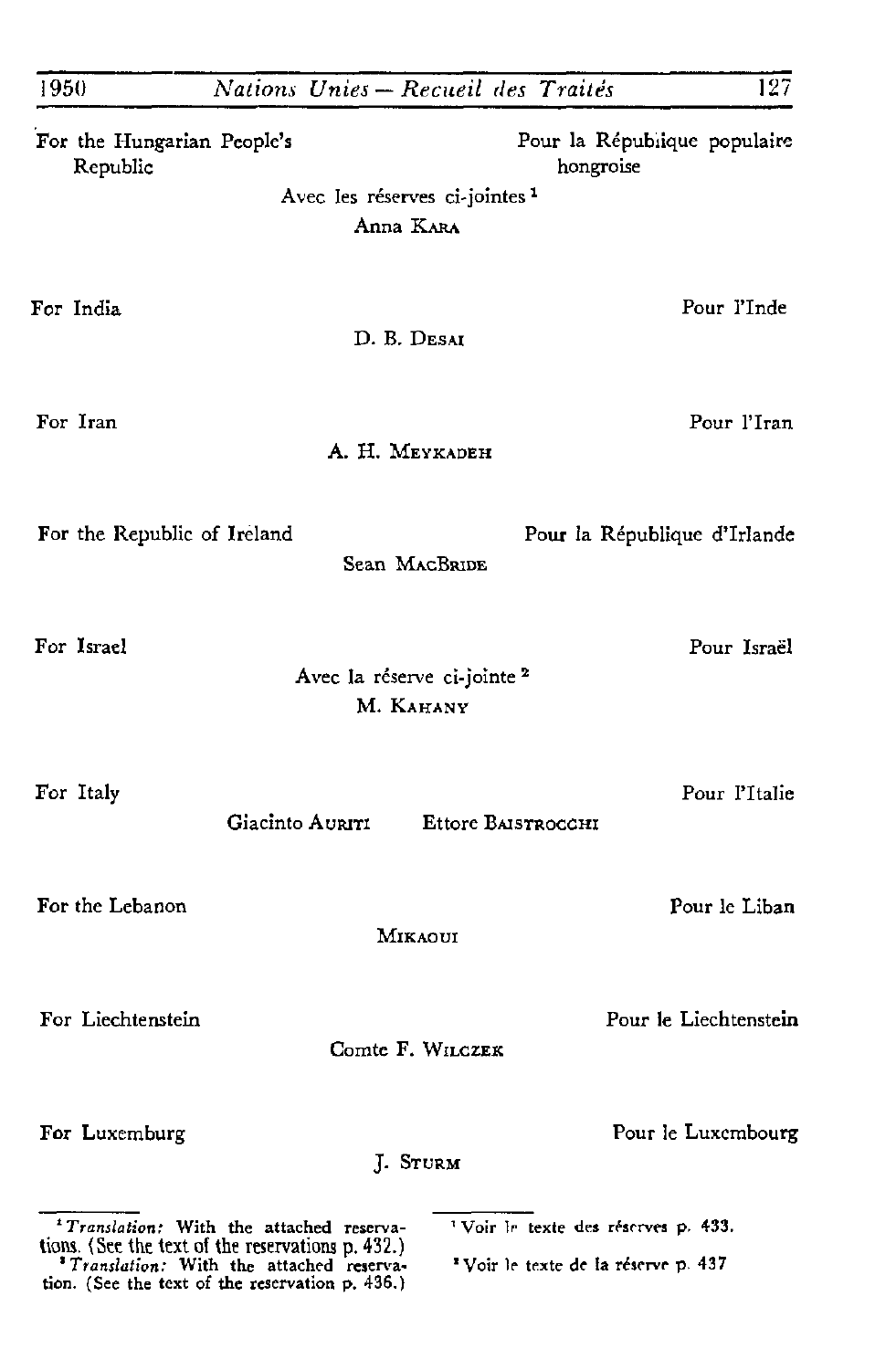| 128                                    | United Nations - Treaty Series        | 1950                                  |
|----------------------------------------|---------------------------------------|---------------------------------------|
| For Mexico                             | Pedro DE ALBA<br>W. R. CASTRO         | Pour le Mexique                       |
| For the Principality of Monaco         | M. Lozź                               | Pour la Principauté de Monaco         |
| For Nicaragua                          | Ad referendum<br>LIFSCHITZ            | Pour le Nicaragua                     |
| For Norway                             | Rolf ANDERSEN                         | Pour la Norvège                       |
| For New Zealand                        | G. R. LAKING                          | Pour la Nouvelle-Zélande              |
| For Pakistan                           | S. M. A. FARUKI, M.G.<br>A. H. Sнаіки | Pour le Pakistan                      |
| For Paraguay                           | Conrad FEHR                           | Pour le Paraguay                      |
| For the Netherlands                    | J. BOSCH DE ROSENTHAL                 | Pour les Pays-Bas                     |
| For Peru                               | Gonzalo PIZARRO                       | Pour le Pérou                         |
| For the Republic of<br>the Philippines | P. SEBASTIAN <sup>1</sup>             | Pour la République<br>des Philippines |

<sup>&</sup>lt;sup>1</sup> "This signature is subject to ratification by the Philippines Senate in accordance with the provisions of their Constitution."

 $\hat{z}_i$  ,  $\hat{z}_j$ 

 $\bar{z}$ 

k,  $\sim$ 

<sup>&</sup>lt;sup>1</sup> "This signature is subject to ratification by <sup>1</sup> *Traduction:* "Cette signature est soumise provisions of their Constitution." **formement aux dispositions de la Constitution** de ce pays."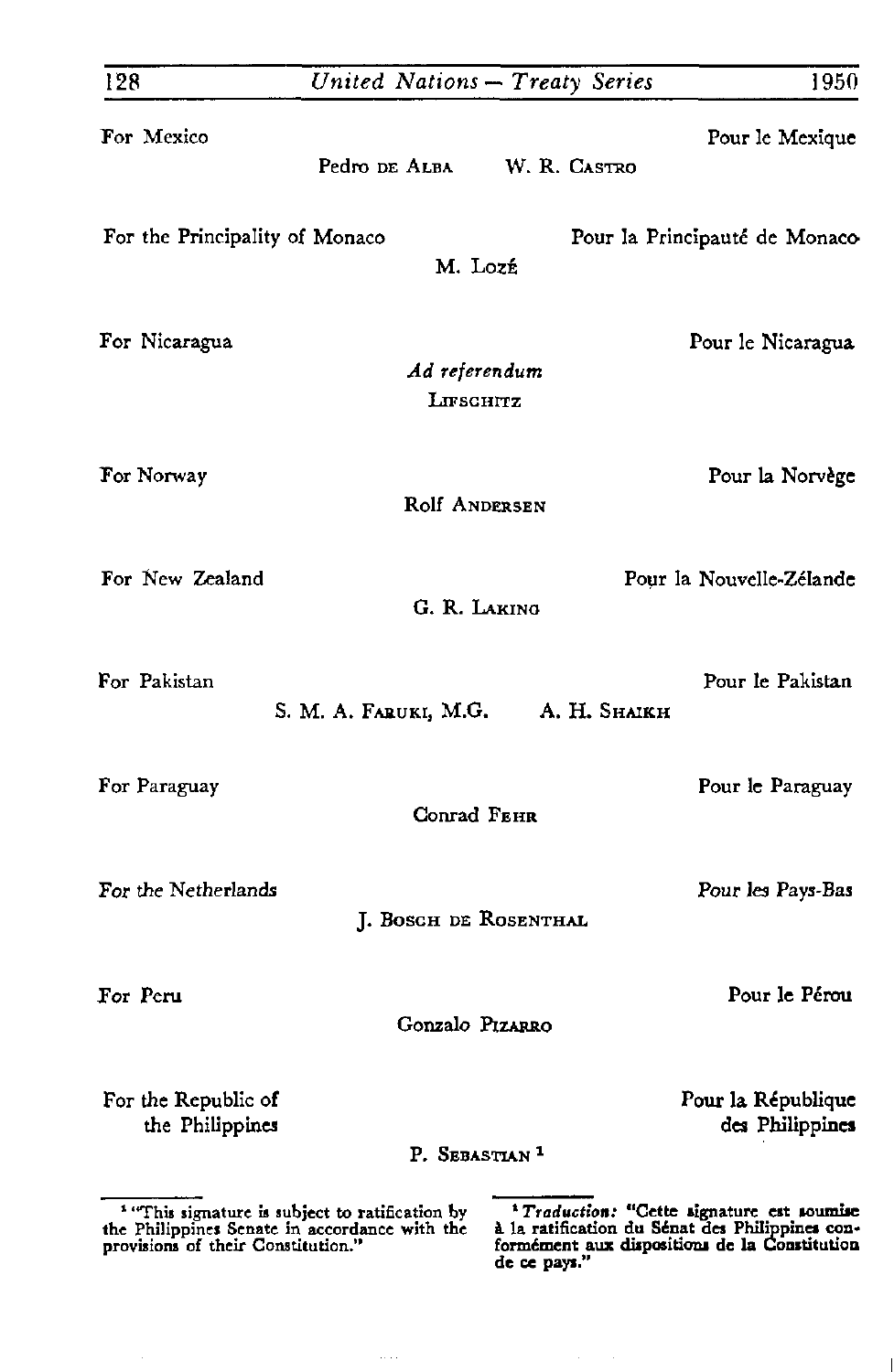|                                                                 | Avec la réserve ci-jointe <sup>1</sup>    |                                                                 |
|-----------------------------------------------------------------|-------------------------------------------|-----------------------------------------------------------------|
|                                                                 | Julian Przysos                            |                                                                 |
| For Portugal                                                    |                                           | Pour le Portugal                                                |
|                                                                 | Avec les réserves ci-jointes <sup>2</sup> |                                                                 |
|                                                                 | G. CALDEIRA COELHO                        |                                                                 |
| For the Rumanian People's<br>Republic                           |                                           | Pour la République populaire<br>roumaine                        |
|                                                                 | Avec la réserve ci-jointe <sup>3</sup>    |                                                                 |
|                                                                 | I. DRAGOMIR                               |                                                                 |
|                                                                 |                                           |                                                                 |
| For the United Kingdom of Great<br>Britain and Northern Ireland |                                           | Pour le Royaume-Uni de Grande-<br>Bretagne et d'Irlande du Nord |
| Robert Craigie                                                  | H. A. STRUTT                              | W. H. GARDNER                                                   |
| For the Holy See                                                |                                           | Pour le Saint-Siège                                             |
|                                                                 | Philippe BERNARDINI                       |                                                                 |
|                                                                 |                                           |                                                                 |

**1950** *Nations Unies — Recueil des Traités* 129

For Poland Pour la Pologne

For El Salvador Pour El Salvador

R. A. BUSTAMANTE

For Sweden Pour la Suède

Sous réserve de ratification par S.M. le Roi de Suède avec l'approbation du Rîksdag \*

Staffan Söderblom

<sup>1</sup> Translation: With the attached reserva- \* Voir le texte de la réserve p. 443. tion. **(See the** text of the reservation p. 442.) <sup>1</sup>*Translation:* With the attached réserva- "Voir le texte des réserves p. 447. lions. (See the text of the reservations p.

446.) *3 Translation:* With the attached réserva- "Voir le texte de la réserve p. 449. tion, (See the text of the reservation p. 448.)

*^Translation:* Subject to ratification by His Majesty the King of Sweden with the consent of the Riksdag.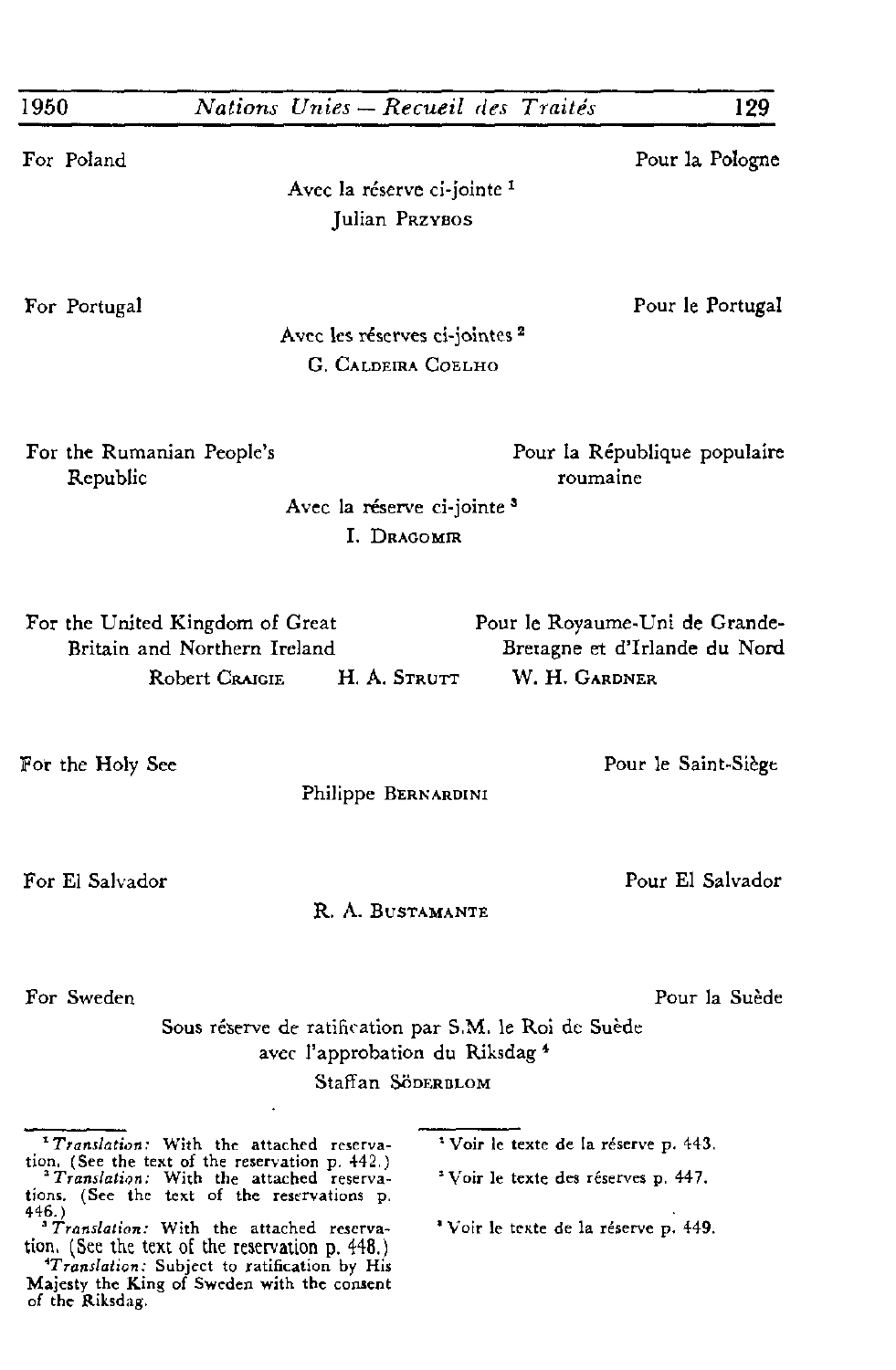| 130                                            | United Nations - Treaty Series                                   |                                                  | 1950                                                    |
|------------------------------------------------|------------------------------------------------------------------|--------------------------------------------------|---------------------------------------------------------|
| For Switzerland                                | Max PETITPIERRE                                                  | Plinio Bolla                                     | Pour la Suisse                                          |
|                                                | Colonel div. DU PASQUIER<br>H. MEULI                             | Ph. ZUTTER                                       |                                                         |
| For Syria                                      |                                                                  | A. GENNAOUI                                      | Pour la Syrie                                           |
|                                                | Omar El DJABRI                                                   |                                                  |                                                         |
| For Czechoslovakia                             |                                                                  |                                                  | Pour la Tchécoslovaquie                                 |
|                                                | Avec la réserve ci-jointe <sup>1</sup>                           |                                                  |                                                         |
|                                                | TAUBER                                                           |                                                  |                                                         |
| For Turkey                                     |                                                                  |                                                  | Pour la Turquie                                         |
|                                                | Rana TARHAN                                                      |                                                  |                                                         |
| For the Ukrainian Soviet                       |                                                                  |                                                  | Pour la République socialiste                           |
| Socialist Republic                             |                                                                  |                                                  | soviétique d'Ukraine                                    |
|                                                | С оговоркой по статье 10. 2                                      |                                                  |                                                         |
|                                                | Текст оговорки прилагается.<br>По уполномочню Правительства УССР |                                                  |                                                         |
|                                                | Профессор О. БОГОМОЛЕЦ                                           |                                                  |                                                         |
|                                                |                                                                  |                                                  |                                                         |
| For the Union of Soviet Socialist<br>Republics |                                                                  |                                                  | Pour l'Union des Républiques<br>socialistes soviétiques |
|                                                | С оговоркой по статье 10. <sup>3</sup>                           |                                                  |                                                         |
|                                                | Текст оговорки прилагается.                                      |                                                  |                                                         |
|                                                | Глава делегации СССР                                             |                                                  |                                                         |
|                                                | Н. СЛАВИН                                                        |                                                  |                                                         |
|                                                | <sup>2</sup> Translation: With the attached reserva-             | <sup>1</sup> Voir le texte de la réserve p. 453. |                                                         |

a caraca

ing article 10. The text of the reservation is l'article 10. Le texte de la réserve est joint à attached. — The Head of the delegation of<br>the Union of Soviet Socialist Republics:<br>N. SLAVIN. (See the text of the reservation the Union of Soviet Socialist Republics: gation de l'Union des Républiques socialistes<br>N. SLAVIN. (See the text of the reservation soviétiques: N. SLAVINE. (Voir le texte de la p. 458.) réserve p. 459.)

*'Translation:* With a reservation concern- \* *Traduction:* Avec une réserve concernant

tion. '(Sec the text of the reservation p. 452.)

ing article 10. The text of the reservation is l'article 10. Le texte de la réserve est joint à attached. — By authority of the Government la présente Convention. — Par délégation du of the Ukrainian Soviet Socialist Republic: Gouvernement de la République socialiste Professor O. BogoMOLETZ. (See the text of soviétique d'Ukraine: Professeur O. BogoMOLETZ. (See the text of soviétique d'Ukraine: Professeur O. BogoMOLETZ. (Voir le texte de la réserve p. 455.)<br>
"Translation: With a reserva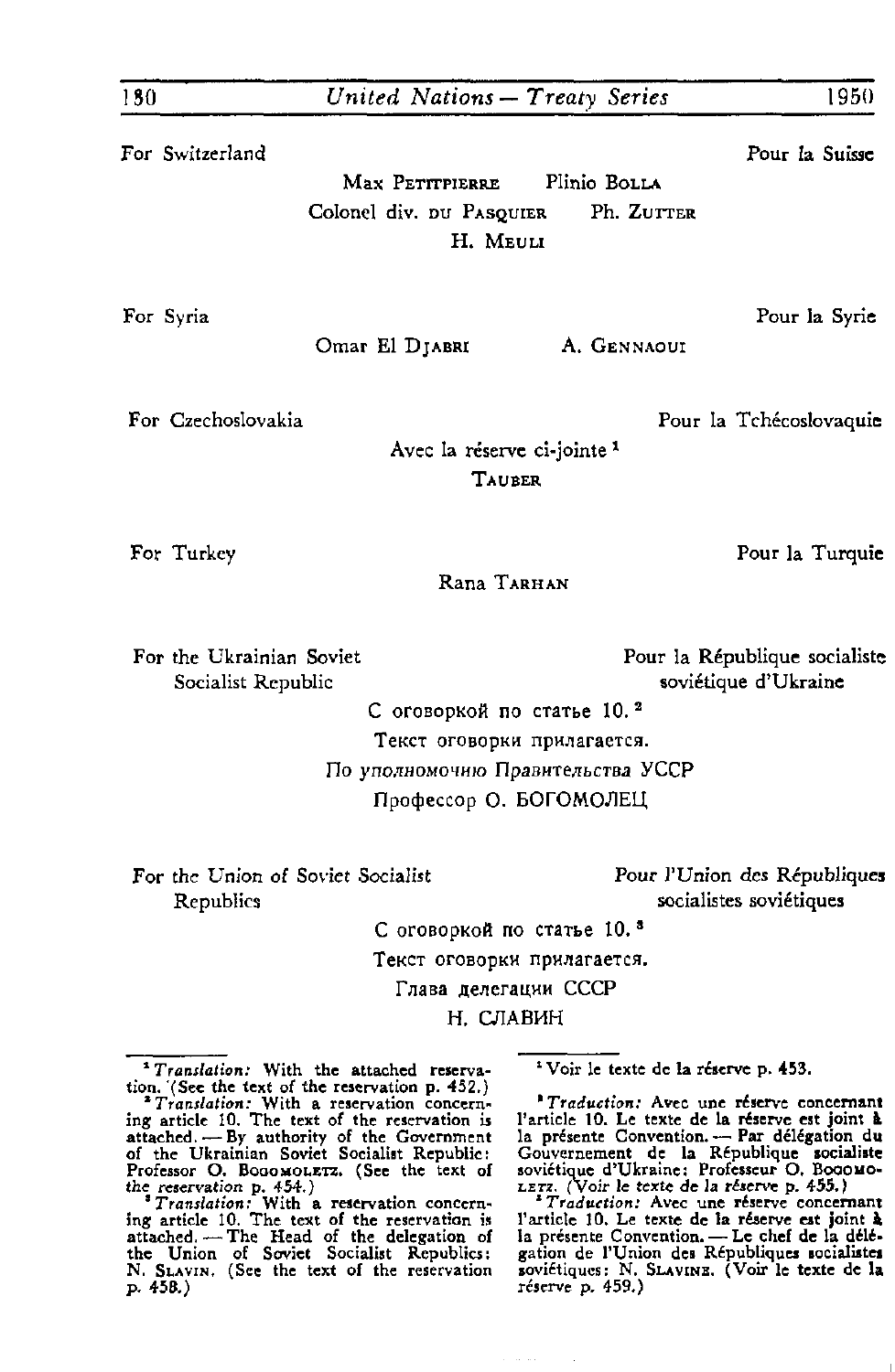| For Uruguay                                        | Conseiller Colonel Hector J. BLANCO | Pour l'Uruguay                                            |
|----------------------------------------------------|-------------------------------------|-----------------------------------------------------------|
| For Venezuela                                      | A. POSSE DE RIVAS                   | Pour le Venezuela                                         |
| For the Federal People's Republic<br>of Yugoslavia | Avec la réserve ci-jointe l         | Pour la République fédérative<br>populaire de Yougoslavie |

 $\overline{131}$ 

1950 **Nations Unies — Recueil des Traités** 

Avec la réserve ci-jointe Milan RISTIG

<sup>&</sup>lt;sup>1</sup> Translation: With the attached reserva- <sup>1</sup> Voir le texte de la réserve p. 461. tion. (See the text of the reservation p. 460.)